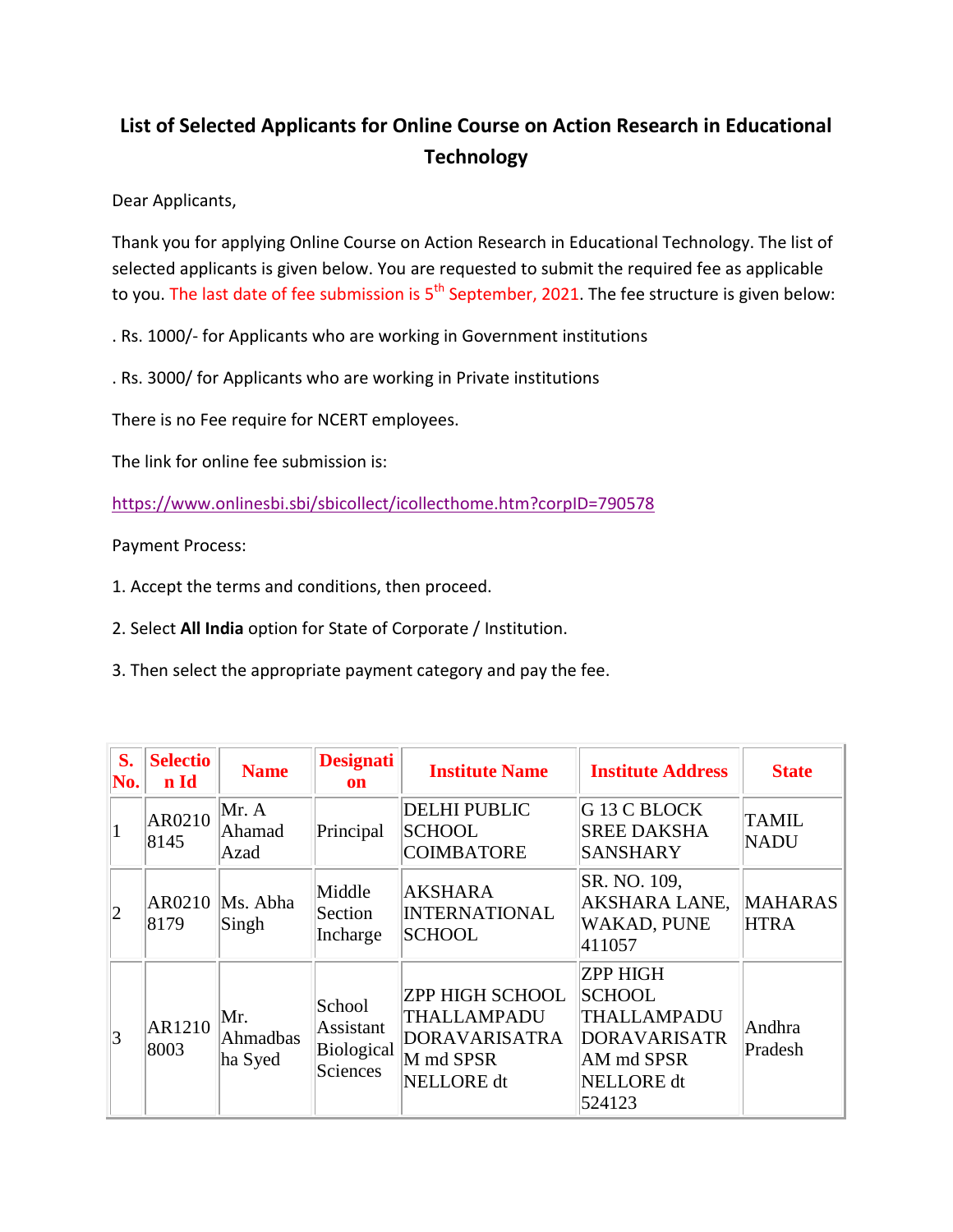| $\vert 4 \vert$ | AR1210<br>8050 | Dr. Ajai<br>Kumar<br>Shukla    | Lecturer                                          | District Institute of<br><b>Education</b> and<br>Training, Gaya, Bihar        | District Institute of<br><b>Education</b> and<br>Training, Panchayati Bihar<br>Akhada, Gaya,<br>Bihar-823001                                            |                                |
|-----------------|----------------|--------------------------------|---------------------------------------------------|-------------------------------------------------------------------------------|---------------------------------------------------------------------------------------------------------------------------------------------------------|--------------------------------|
| 5               | AR1210<br>8198 | Dr.<br>Alexandar               | Guest<br>Faculty                                  | Pondicherry<br>University                                                     | Pondicherry<br>University, Bharat<br>Ratna Dr.<br><b>B.R.Ambedkar</b><br>Administrative<br>Building,<br>R.V.Nagar, Kalapet,<br>Puducherry ��<br>605014. | Puducherry                     |
| $\overline{6}$  | AR1210<br>8189 | Mr. Alok<br>Dubey              | Special<br>Educator<br>And<br>Research<br>Scholar | Department of<br><b>Education</b> , University<br>of Lucknow,<br>Lucknow, U.P | <b>UNIVERSITY OF</b><br>LUCKNOW,<br>LUCKNOW, UP                                                                                                         | <b>UTTAR</b><br><b>PRADESH</b> |
| 17              | AR0210<br>8129 | Dr. Alpna<br><b>Sharma</b>     | Assistant<br>Professor                            | <b>SANJAY</b><br>TEACHERS'<br>TRAINING (P.G)<br><b>COLLEGE</b>                | <b>LAL KOTHI</b><br><b>SCHEME, TONK</b><br>ROAD, JAIPUR                                                                                                 | <b>RAJASTHA</b><br>N           |
| $\overline{8}$  | AR1210<br>8043 | Ms.<br>Anamika<br>Kumari       | Lecturer                                          | DIET, Rambagh,<br>Muzaffarpur                                                 | DIET, Rambagh,<br>Muzaffarpur                                                                                                                           | <b>Bihar</b>                   |
| $ 9\rangle$     | AR0210<br>8074 | Mr. Anita<br>Sondhi            | Assistant<br>Professor                            | Chhattisgarh Board of<br><b>Secondary Education</b>                           | Bayran Bazar<br>Tagore chouk<br>Raipur                                                                                                                  | Chhattisgarh                   |
| 10              | 8023           | AR1210 Dr. Anjali<br>Kumari    | Lecturer                                          | CTE, Samastipur,<br>Bihar                                                     | Dharampur,<br>Kashipur                                                                                                                                  | <b>Bihar</b>                   |
| 11              | AR1210<br>8017 | Dr. Anjan<br>Kumar<br>Khatua   | Principal                                         | <b>KENDRIYA</b><br><b>VIDYALAYA NO 2</b><br><b>BHUBANESWAR</b>                | <b>KV CRPF campus</b><br>Bhubaneswar                                                                                                                    | <b>ORISSA</b>                  |
| 12              | AR0210<br>8175 | Dr. Anjana<br>Gupta            | Principal                                         | DAV International<br>School, Verka Chowk,<br>By pass Road                     | Verka Chowk By<br>pass Road                                                                                                                             | Punjab                         |
| 13              | AR0210<br>8095 | Ms. Anuja<br>Kunal<br>Salunkhe | Teacher                                           | Jindal Vidya Mandir                                                           | <b>JSW</b> Residential<br>Area                                                                                                                          | Maharashtra                    |
| 14              | AR0210<br>8128 | Ms.<br>Anuradha<br>G           | Principal                                         | Alpha English Higher<br><b>Secondary School</b>                               | 28, Lourde Nagar,<br>Muthialpet                                                                                                                         | Puducherry                     |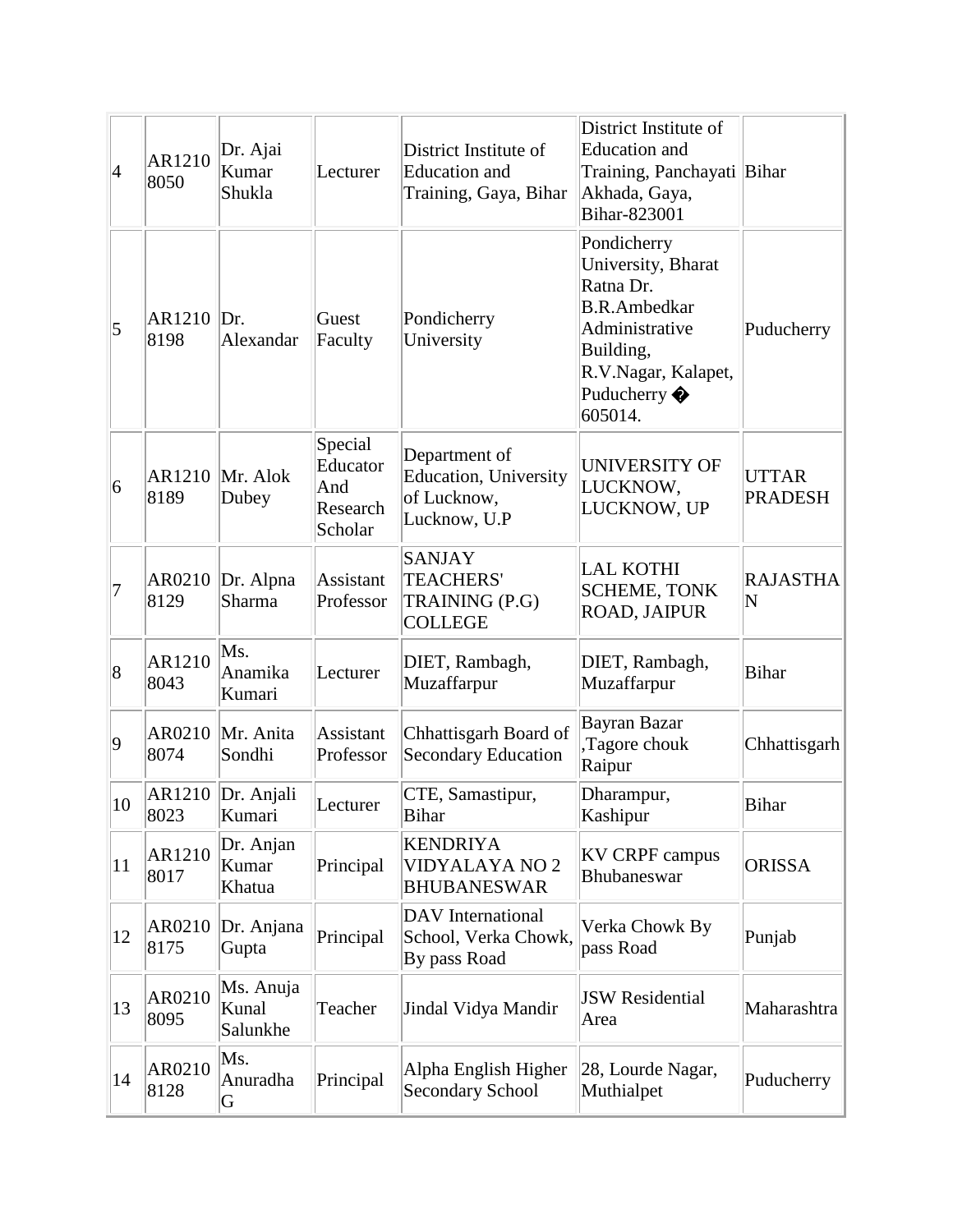| 15 | AR1210<br>8057 | Mr.<br>Anuradha<br>Kumari           | Teacher                                | Sr high school                                            | Station road                                                                                    | <b>Bihar</b>         |
|----|----------------|-------------------------------------|----------------------------------------|-----------------------------------------------------------|-------------------------------------------------------------------------------------------------|----------------------|
| 16 | AR0210<br>8156 | Ms.<br>Archana<br>Joshi             | Head<br>Academic<br>S                  | Adani Vidya Mandir                                        | B/h. Adani CNG<br>Pump, Off, Sarkhej -<br>Gandhinagar Hwy,<br>Makarba,<br>Ahmedabad             | Gujarat              |
| 17 | AR0210<br>8116 | Mr. Arun<br>Vishnu<br>Tupvihire     | Teacher                                | Savitribai Phule<br>Madhyamic Vidyalay<br>M.P.K.V Rahuri  | At-Rahuri, Tal-<br>Rahuri                                                                       | Maharashtra          |
| 18 | AR0210<br>8143 | Dr. Asha<br>Rani Anto               | Assistant<br>Professor                 | R.H.PATEL<br><b>ENGLISH MEDIUM</b><br><b>B.Ed COLLEGE</b> | <b>KADI SARVA</b><br><b>VISHWAVIDHYA</b><br><b>LAY SECTOR 23</b><br><b>GANDHINAGAR</b>          | <b>GUJARAT</b>       |
| 19 | AR0210<br>8086 | Mr. Ashish<br>Sawhney               | Principal                              | <b>Bal Bharati Public</b><br>School                       | Urban Estate, Phase<br>- III Dugri,<br>Ludhiana                                                 | Punjab               |
| 20 | AR1210<br>8067 | Mr.<br>Assainar M                   | Highscho<br>ol Teacher                 | <b>SNMHSS</b><br>PARAPPANANGAD                            | <b>SNMHSS</b><br>PARAPPANANGA<br>DI                                                             | <b>KERALA</b>        |
| 21 | AR1210<br>8007 | Mr. Atul<br>Anand                   | Primary<br>Teacher                     | P.S.Piyazpatti<br>Kathari, Dandari, Begu<br>sarai         | At - kathari, post -<br>Mohabba                                                                 | <b>Bihar</b>         |
| 22 | AR1210<br>8053 | Mr. Atul<br>Gadhe                   | Teacher                                | Sant Bahinabai Junior<br>College, Shivoor.                | $N-9, H-$<br>131/2, Shrikrishana<br>Nagar Hudco,<br>Aurangabad.pin-<br>4310003.Maharashtr<br>la | Maharashtra          |
| 23 | AR0210<br>8137 | Ms. Avneet<br>Kaur<br><b>Babbar</b> | Pgt<br><b>Biology</b>                  | Bharatiya Vidya<br><b>Bhavan Mehta</b><br>Vidyalaya       | Kasturba Gandhi<br>Marg                                                                         | Delhi                |
| 24 | AR1210<br>8032 | Mr. Banka<br>Srinivasulu            | Lecturer<br>In<br>Teacher<br>Education | District Institute of<br><b>Education</b> and<br>Training | Pallipadu,<br><b>Indukurpet Mandal</b>                                                          | Andhra<br>Pradesh    |
| 25 | AR0210<br>8121 | Mr.<br><b>Bettaswam</b><br>y H B    | Assistant<br>Professor                 | <b>BGS BEd college</b>                                    | BGS .B.Ed Collge,<br>Adichunchanagiri<br>Road,<br>Kuvempunagar,<br>Mysore-23                    | <b>KARNATA</b><br>KA |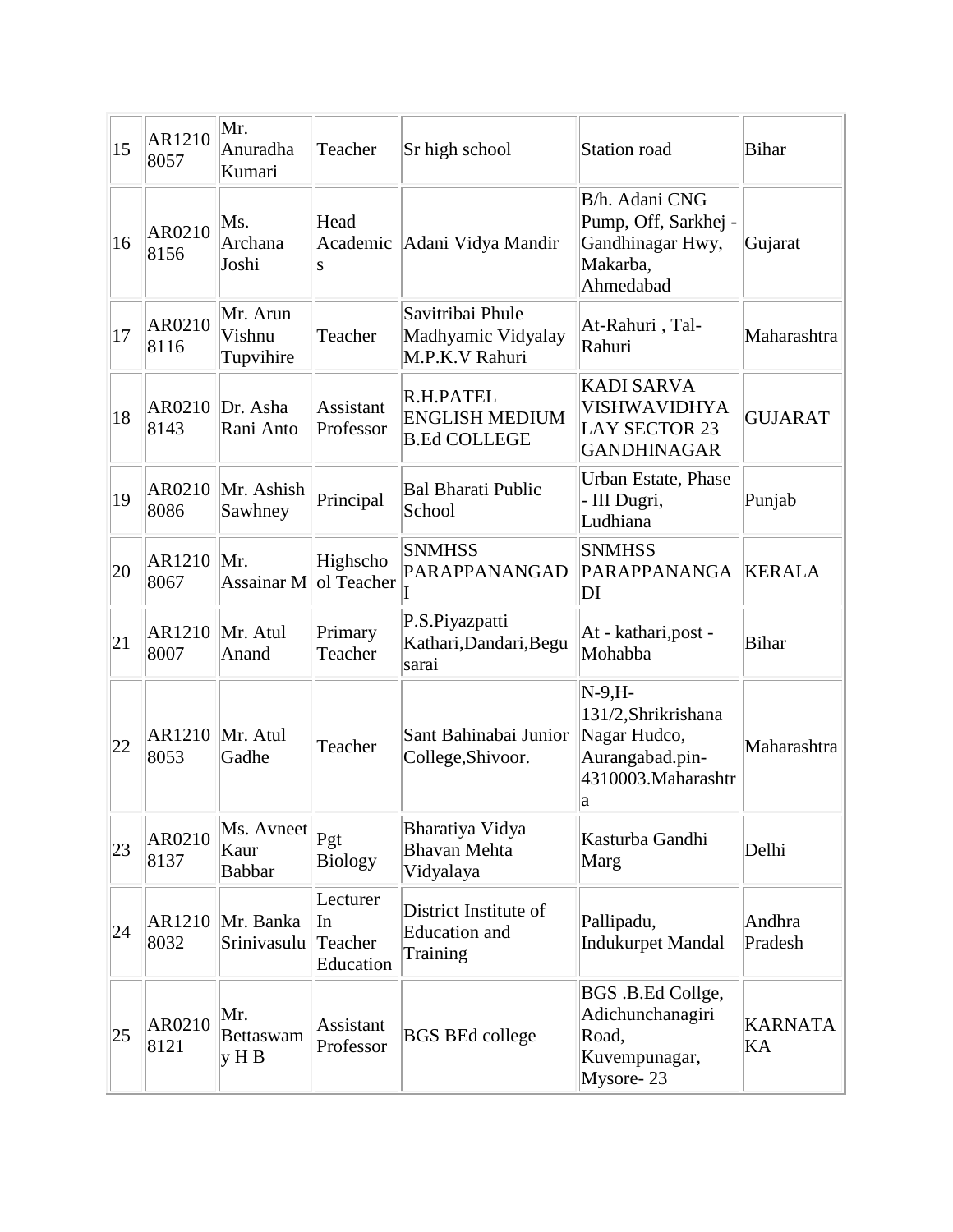| 26 | AR1210<br>8066 | Dr.<br>Bhargavku<br>mar<br>Arvindbhai<br>Dave | Assistant<br>Teacher | <b>ADARSH NIVASI</b><br><b>SHALA SC KUMAR</b><br><b>RAJKOT</b> organized<br>by director scheduled<br>caste welfare social<br>justice and<br>impowerment, Govt of<br>Gujarat | Aadarsh nivasi shala<br>s c kumar, Near<br>Narayan residency,<br>kankot road, kankot<br>Rajkot        | Gujarat              |
|----|----------------|-----------------------------------------------|----------------------|-----------------------------------------------------------------------------------------------------------------------------------------------------------------------------|-------------------------------------------------------------------------------------------------------|----------------------|
| 27 | AR1210<br>8001 | Mr.<br><b>Bhaurao</b><br>Chandu<br>Rathod     | Lecturer             | District Institute of<br>Education & Training,<br>Gondia                                                                                                                    | Krushi Bhavan, Old<br>Panchayat Samiti<br>office, Near Bai<br>Gangabai Hospital,<br>Gondia            | Maharashtra          |
| 28 | AR1210<br>8004 | Dr.<br>Chandan<br>Chaudhari                   | Pgt Hindi            | Jawahar Navodaya<br>Vidyalaya, Nuapada                                                                                                                                      | W-9, Boys Hostel,<br>Jawahar navodaya<br>vidalaya, At. Tarbod<br>Nuapada, Odisha<br>Tarbod, Nuapada   | Odisha               |
| 29 | AR0210<br>8115 | Dr. Cinny<br>Malhotra                         | Pgt                  | Police DAV Public<br>School, Jalandhar                                                                                                                                      | 280 PH 2 URBAN<br><b>ESTATE</b>                                                                       | <b>PUNJAB</b>        |
| 30 | AR0210<br>8078 | Ms. D S<br>Sujatha                            | Mentor               | Sri.S.B.S.C.VIVEKA<br><b>NANDA</b><br><b>VIDYALAYA</b><br><b>HIGHER</b><br><b>SECONDARY</b><br><b>SCHOOL</b>                                                                | <b>BEEMESHWAR</b><br><b>NAGAR</b><br><b>MUDICHUR</b>                                                  | <b>TAMILNA</b><br>DU |
| 31 | AR0210<br>8146 | Ms. Deepa<br>Dogra                            | Director             | Cambridge<br>International School<br>for Girls                                                                                                                              | Cambridge<br>International<br>School, Urban<br><b>Estate Phase-2</b>                                  | Punjab               |
| 32 | AR0210<br>8124 | Mr.<br>Deepak<br>Kuhar                        | Pgt                  | <b>GATEWAY</b><br><b>INTERANTIONAL</b><br><b>SCHOOL, SONIPAT</b>                                                                                                            | <b>GATEWAY</b><br><b>INTERNATIONAL</b><br>SCHOOL, sector-<br>11, Sonipat                              | Haryana              |
| 33 | AR1210<br>8196 | Mr.<br>Deepak<br>Kumar<br>Joshi               | Principal            | GSSS, FOJANIYON<br><b>KI DHANI</b><br><b>TAMLIYAR</b><br><b>RAMSAR BARMER</b><br>RAJ                                                                                        | GSSS,<br><b>FOJANIYON KI</b><br><b>DHANI</b><br><b>TAMLIYAR</b><br><b>RAMSAR</b><br><b>BARMER RAJ</b> | <b>RAJASTHA</b><br>N |
| 34 | AR1210<br>8197 | Mr.<br>Deepchand<br>Lakhwan                   | Principal            | Mahatma Gandhi<br>Government School<br>(EnglishMedium)                                                                                                                      | Village Ghardana<br>Khurd Block-<br><b>Buhana District</b>                                            | Rajasthan            |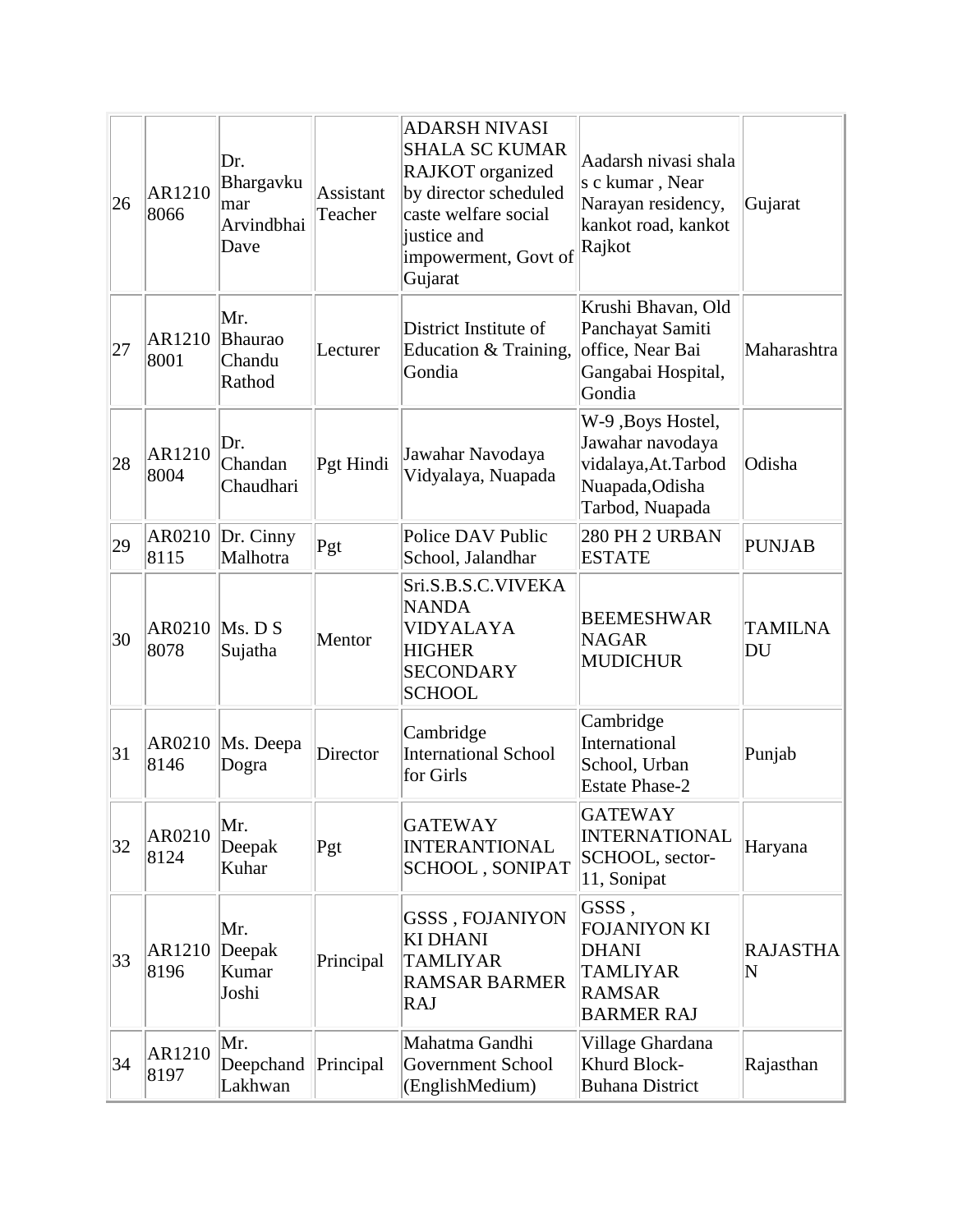|    |                |                                                |                                        | Ghardana Khurd,<br>Block-Buhana,<br>District Jhunjhunu<br>Rajasthan                | Jhunjhunu Rajasthan                                                                                                            |                                 |
|----|----------------|------------------------------------------------|----------------------------------------|------------------------------------------------------------------------------------|--------------------------------------------------------------------------------------------------------------------------------|---------------------------------|
| 35 | AR1210<br>8182 | Dr. Dileep<br>Kumar M                          | Communi<br>cation<br>And It<br>Officer | Administrative<br>Training Institute,<br>Mysuru                                    | <b>Centre for Disaster</b><br>Management<br>Administrative<br><b>Training Institute</b><br>lalith Mahal Road,<br>Mysuru-570011 | Karnataka                       |
| 36 | AR0210<br>8122 | Mr.<br>Dinesha H<br>P                          | Assistant<br>Professor                 | <b>BGS BEd college</b>                                                             | BGS .B.Ed Collge,<br>Adichunchanagiri<br>Road,<br>Kuvempunagar,<br>Mysore-23                                                   | <b>KARNATA</b><br>KA            |
| 37 | AR0210<br>8126 | Dr. Dipak<br>Uttamrao<br>Tatpuje               | Head<br>Research<br>Projects           | Symbiosis<br><b>International Deemed</b><br>University                             | Lavale Taluka<br>Maval                                                                                                         | Maharashtra                     |
| 38 | AR0210<br>8159 | Ms. Dipali<br>Rahul<br>Korade                  | Principal                              | Litera Valley Zee<br>School                                                        | Survey No. 1133,<br>Ramling Road,<br>Alate                                                                                     | Maharashtra                     |
| 39 | AR1210<br>8064 | Dr. F M<br>Mudhol                              | Assistant<br>Teacher                   | <b>GHS ARAKERI</b>                                                                 | Kannan nagar bus<br>stop near mosque<br>mohammadiya                                                                            | karnataka                       |
| 40 | AR0210<br>8140 | Mr. G<br>Sadgurudu                             | Teacher                                | <b>JNANASAROVARA</b><br>INTERNATIONAL<br><b>RESIDENTIAL</b><br><b>SCHOOLMYSORE</b> | PARASURAMAN<br><b>AGAR</b><br><b>BHUGATHAHALL</b><br>T                                                                         | <b>KARNATA</b><br>KA            |
| 41 | 8104           | Mr.<br>AR0210 Ghanshya<br>m Janardan<br>Tiwary | Lecturer                               | Resonance<br><b>Eduventure Pvt Ltd</b><br>Nagpur                                   | 2nd Floor,<br>Sanskrutik Sankul<br>Complex, Jhansi<br>Rani Square,<br>Sitabuldi,                                               | Maharashtra                     |
| 42 | AR1210<br>8192 | Ms.<br>Himani<br>Joshi                         | <b>Assistant</b><br>Teacher            | Government<br>highschool chaugaon,<br>tarikhet                                     | New colony<br><b>Tarikhet Almora</b>                                                                                           | <b>Uttarakhand</b>              |
| 43 | AR0210<br>8100 | Ms.<br>Himani<br>Sharma                        | Pgt<br><b>Biology</b>                  | <b>RAI SAHEB</b><br><b>BHANWAR SINGH</b><br><b>SCHOOL</b>                          | NASRULLAGANJ                                                                                                                   | <b>MADHYA</b><br><b>PRADESH</b> |
| 44 | AR0210<br>8133 | Mr.<br>Hrishikesh<br>M Kulkarni                | Teacher                                | Jnana Prabodhini<br>Prashala                                                       | Jnana Prabodhini<br>Prashala, 510,<br>Sadashiv Peth                                                                            | Maharashtra                     |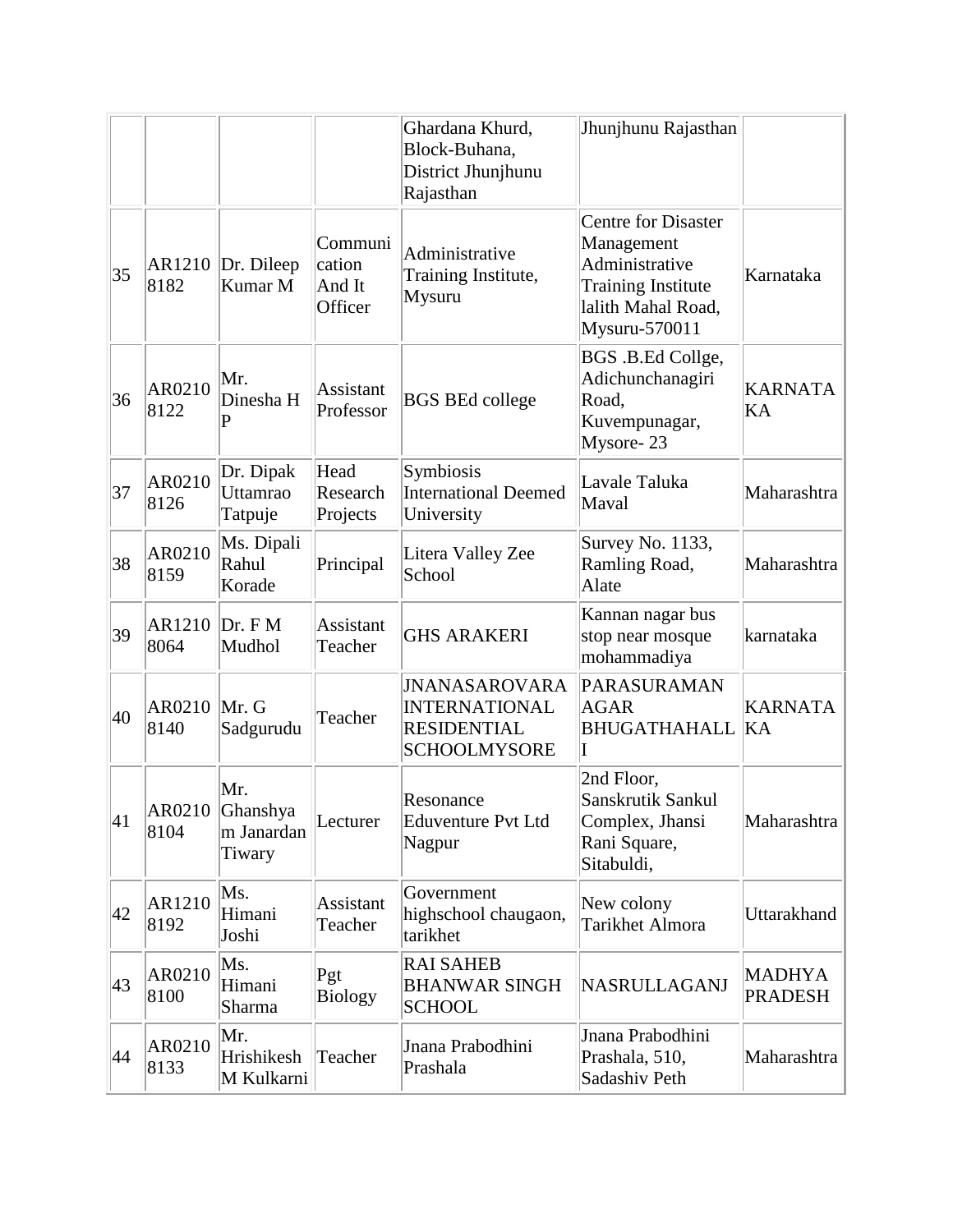| 45 | AR1210<br>8008 | Mr. Inayat<br><b>Ullah Dar</b>       | Teacher                                             | Government Boys<br>Model Higher<br>Secondary School<br>Srigufwara                                         | Srigufwara Opposite<br>Primary Health<br>Centre Srigufwara<br><b>Sub Division</b><br>Bijbehara                  | Jammu &<br>Kashmir   |
|----|----------------|--------------------------------------|-----------------------------------------------------|-----------------------------------------------------------------------------------------------------------|-----------------------------------------------------------------------------------------------------------------|----------------------|
| 46 | AR0210<br>8106 | Dr. Indrani<br>Bhattacharj<br>ee     | Associate<br>Professor                              | Institute of<br>Management Studies,<br>Ghaziabad                                                          | National Highway -<br>09, Adhyatmik<br>Nagar, Ghaziabad,<br><b>Uttar Pradesh</b><br>201015                      | Uttar<br>Pradesh     |
| 47 | AR1210<br>8009 | Ms. Ishita<br>Ray                    | West<br>Bengal<br><b>State</b><br>Aided<br>Lecturer | New Alipore College                                                                                       | <b>Block L, New</b><br>Alipore,<br>kolkata700053                                                                | West<br>Bengal       |
| 48 | AR0210<br>8127 | Mr. Jiban<br>Kali                    | Asstt<br>Teacher                                    | <b>SANKAR DEV</b><br>SISHU NIKETAN,<br><b>SATRASAL</b>                                                    | <b>VILL</b><br><b>RAMRAIKUTI,PO</b><br>SATRASAL, PS<br><b>AGOMANI DIST</b><br><b>DHUBRI ASSAM</b><br>PIN 783335 | <b>ASSAM</b>         |
| 49 | AR0210<br>8172 | Dr. Jignesh<br>Jamnadas<br>Kantharia | Principal                                           | <b>SHREE</b><br><b>SARVODAYA</b><br><b>SHIKSHAN</b><br><b>MANDAL</b><br>SANCHALIT B.ED.<br><b>COLLEGE</b> | OPP. G3+ SHOW<br>ROOM, NEAR<br><b>BLIND SCHOOL,</b><br><b>GHOD DOD</b><br>ROAD, SURAT-7                         | <b>GUJARAT</b>       |
| 50 | AR0210<br>8110 | Mr.<br>Jogender<br>Goura             | Teacher<br>In Special<br>Education                  | Maa sharda Institute<br>For Rehabilitation<br><b>Training And</b><br>Research                             | vill.hasanpur p.o<br>koriawas BLOC<br><b>NIZAMPUR</b>                                                           | Haryana              |
| 51 | AR0210<br>8147 | Ms. Jothi<br>Bai<br>Rajammal<br>P    | Principal                                           | <b>MAHARISHI</b><br><b>VIDYA MANDIR SR</b><br><b>SEC SCHOOL</b>                                           | 559 RAMANIS<br><b>MAYURI</b><br><b>CHINNAVEDAMP</b><br><b>ATTI</b>                                              | <b>TAMILNA</b><br>DU |
| 52 | AR0210<br>8077 | Ms. Jyoti<br><b>Biswas</b>           | Pgt<br><b>Biology</b>                               | Veer public school                                                                                        | Old Delhi Gurgaon<br>Road, Kapashera,<br>New Delhi, Delhi<br>110037                                             | <b>DELHI</b>         |
| 53 | AR0210<br>8111 | Mr. Karan<br>Singh                   | Karan                                               | Success point                                                                                             | Wardno 7 Hathi<br>pura bass Bhadra<br>rajasthan                                                                 | Rajasthan            |
| 54 | AR0210         | Ms.                                  | Teacher                                             | Vani vidyalaya                                                                                            | Na                                                                                                              | Tamil Nadu           |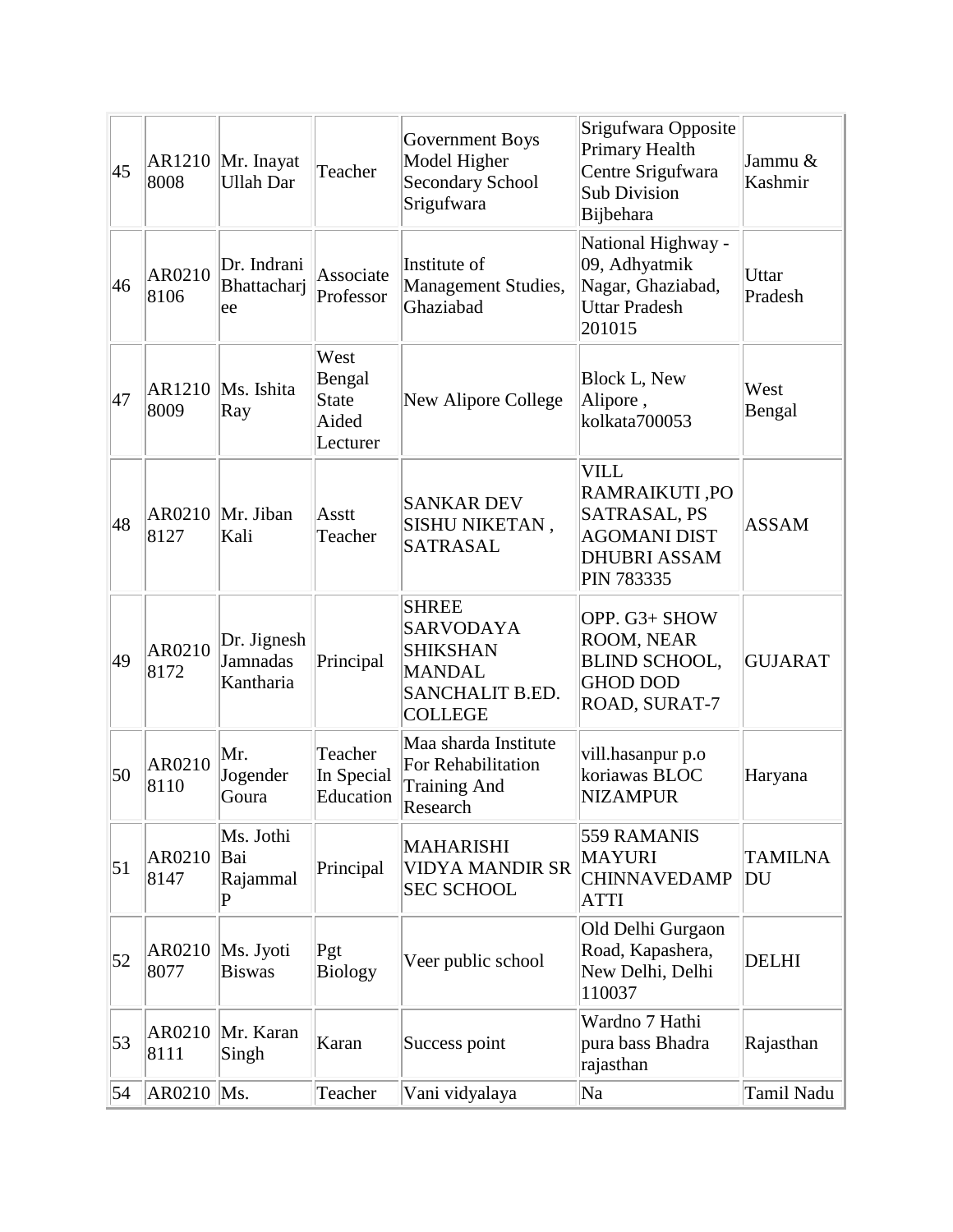|    | 8141           | Kavitha S<br>Sukkal                     |                               |                                                                                          |                                                                                                                                                    |                      |
|----|----------------|-----------------------------------------|-------------------------------|------------------------------------------------------------------------------------------|----------------------------------------------------------------------------------------------------------------------------------------------------|----------------------|
| 55 | AR1210<br>8036 | Mr. Keshav<br>Nandan<br>Pateriya        | Umt                           | Govt h s school<br>bamhori tindni                                                        | post-dhamna village<br>bamhori tindni,<br>tahsil narsinghpur<br>dist.-narsinghpur                                                                  | M.P.                 |
| 56 | AR1210<br>8047 | Mr.<br>Kulendra<br>Malakar              | Lecturer                      | District Institute of<br>Education and<br>Training (DIET),<br>Dhubri, Assam              | Golakganj, Dhubri                                                                                                                                  | Assam                |
| 57 | AR1210<br>8061 | Ms. Kunda<br>Jayawant<br><b>Bachhav</b> | Assistant<br>Teacher          | NMC School no. 18,<br>Anandwali, Nashik                                                  | NMC School no. 18,<br>Anandwali, Nashik                                                                                                            | Maharashtra          |
| 58 | AR1210<br>8190 | Mr.<br>Kurusenga<br><b>Srinivas</b>     | Secondary<br>Grade<br>Teacher | Education                                                                                | Mpps goleti<br>colony, mandal:<br>Rebbena DIST:<br>komurambheem                                                                                    | Telangana            |
| 59 | AR0210<br>8088 | Dr. Kusum<br>Lata                       | Assistant<br>Professor        | <b>Rattan Professional</b><br>Education College,<br>Sector 78, Sohana,<br>Mohali, Pubjab | <b>Rattan Professional</b><br><b>Education College,</b><br>Sector 78, Sohana,<br>Mohali, Pubjab                                                    | Punjab               |
| 60 | AR1210<br>8044 | Dr. Lavina<br>Singh                     | Visiting<br>Faculty           | School of Social<br>Sciences, DeviAhilya<br>University, Indore                           | School of Social<br>Sciences, DAVV,<br>Takshila Parisar,<br>Khandwa Road                                                                           | Madhya<br>Pradesh    |
| 61 | AR0210<br>8114 | Ms. Lavita<br>Sharma                    | Assistant<br>Teacher          | <b>ST.MARY'S</b><br><b>HIGHER</b><br><b>SECONDARY</b><br>SCHOOL,<br><b>GUWAHATI</b>      | <b>ST.MARY'S</b><br><b>HIGHER</b><br><b>SECONDARY</b><br><b>SCHOOL, MC</b><br>ROAD,<br><b>GUWAHATI</b><br>CLUB,<br><b>GUWAHATI</b><br>781003 ASSAM | <b>ASSAM</b>         |
| 62 | AR1210<br>8062 | Dr.<br>Laxman<br>Singh                  | Assistant<br>Prof             | <b>J B MAHAJAN</b><br><b>DIGREE COLLEGE</b><br><b>CHOURI CHOURA</b><br><b>GORAKHPUR</b>  | <b>J B MAHAJAN</b><br><b>DIGREE</b><br><b>COLLEGE</b><br><b>CHOURI CHOURA</b><br><b>GORAKHPUR</b>                                                  | <b>UP</b>            |
| 63 | AR0210<br>8080 | Mr. Leo<br>Buam                         | Teacher                       | Don Bosco School<br>Ziro                                                                 | Ziro, Napoli, Dist-<br>Lower Subansiri,<br>Arunachal Pradesh.                                                                                      | Arunachal<br>Pradesh |
| 64 | $AR0210$ Dr. M |                                         | Principal                     | Global International                                                                     | Dharapuram Road,                                                                                                                                   | Tamil Nadu           |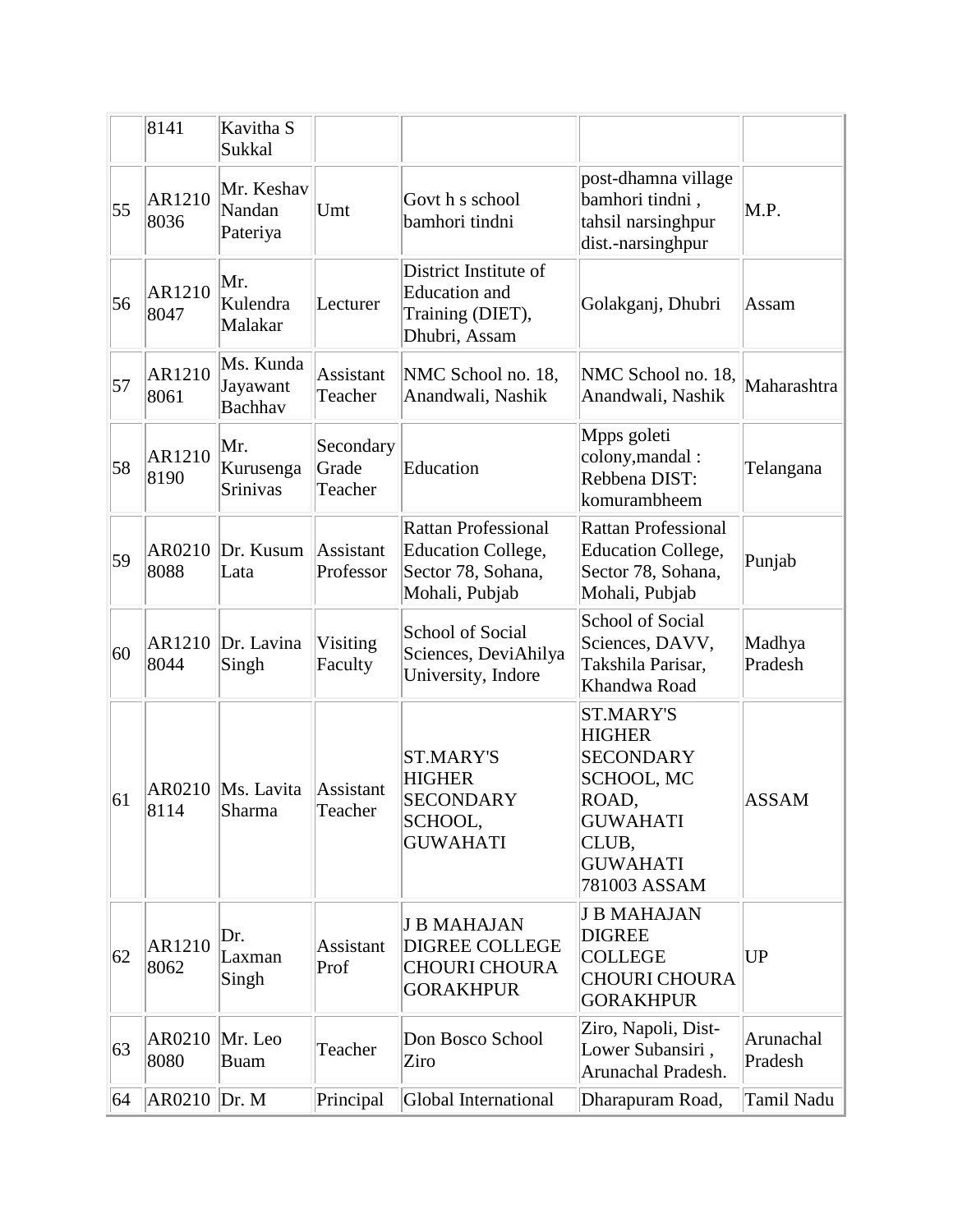|    | 8177           | Santhoshku<br>mar                             |                                          | School                                                                  | Kangayam                                                                                                              |                               |
|----|----------------|-----------------------------------------------|------------------------------------------|-------------------------------------------------------------------------|-----------------------------------------------------------------------------------------------------------------------|-------------------------------|
| 65 | AR0210<br>8154 | Mr. M<br>Shiva<br>Kumar                       | School<br>Assistant                      | <b>AKSHARA</b><br><b>CONCEPT SCHOOL</b>                                 | Bheem nagar                                                                                                           | <b>TELANGA</b><br><b>NA</b>   |
| 66 | AR1210<br>8055 | Mr.<br>Machhindr<br>a<br>Raghunath<br>Kumbhar | <b>Assistant</b><br>Teacher              | <b>ADARSH Highschool</b><br><b>Bhamate Tal-Karveer</b><br>Dist-Kolhapur | <b>MAHARUL ROAD</b><br><b>SANGRUL Tal</b><br>Karveer                                                                  | Maharashtra                   |
| 67 | AR1210<br>8019 | Dr.<br>Mahendra<br>Tamang                     | Assistant<br>Professor                   | <b>SCERT, Sikkim</b>                                                    | <b>SCERT, Near</b><br>Helipad, Burtuk,<br>Gangtok                                                                     | Sikkim                        |
| 68 | AR1210<br>8060 | Dr.<br>Malathesh<br>Pari                      | Lecturer                                 | Sahyadri Science<br>College Shivamoga                                   | Sahyadri Science<br>College Kuvempu<br>University<br>Shivamoga                                                        | Karnataka                     |
| 69 | AR1210<br>8021 | Ms.<br>Manashri<br>Bora                       | Lecturer<br>District<br>Resource<br>Unit | DIET, SONITPUR                                                          | DIET, SONITPUR<br><b>VILL: BAMGAON</b><br>P.O:CHARIALI<br><b>DIST: BISWANTH</b><br><b>STATE: ASSAM</b><br>PIN: 784176 | <b>ASSAM</b>                  |
| 70 | AR0210<br>8087 | Mr.<br>Mangesh<br><b>Bamnote</b>              | Pgt                                      | <b>JINDAL VIDYA</b><br><b>MANDIR SALAV</b>                              | <b>JSW</b><br><b>RESIDENTIAL</b><br><b>AREA SALAV</b>                                                                 | Maharashtra                   |
| 71 | AR1210<br>8016 | Mr. Manish Assistant<br>Agrawal               | Professor                                | Regional Institute of<br><b>Education</b> , Ajmer                       | Regional Institute of<br>Education                                                                                    | Rajasthan                     |
| 72 | 8118           | Ms.<br>AR0210 Manisha<br>Ravindra<br>Kochale  | Principle                                | Awesome Kids<br>International<br>Preschool                              | Shop1,2 Krishna<br>Apt. Plot 18 Sector<br>8, Kamothe, Panvel                                                          | Maharashtra                   |
| 73 | AR1210<br>8002 | Ms.<br>Manisha<br>Sawle                       | Primary<br>Teacher                       | Z p primary school<br>Mahalaxmi nagar                                   | Virane, T. Malegaon                                                                                                   | Maharashtra                   |
| 74 | AR0210<br>8103 | Ms. Manju<br>Maahar                           | Principal                                | Victoria Public School                                                  | Hanumangarh Road<br>Near BSF Abohar                                                                                   | Punjab                        |
| 75 | AR1210<br>8073 | Mr. Manoj<br><b>Bhakuni</b>                   | Lecturer                                 | <b>DIET LOHAGHAT</b>                                                    | <b>NEAR</b><br><b>CHANDMARI</b><br><b>LOHAGHAT</b>                                                                    | <b>UTTARAK</b><br><b>HAND</b> |
| 76 | AR0210<br>8109 | Mr. Manoj<br>Kumar                            | Course<br>Coordinat                      | Maa sharda Institute<br>For Rehabilitation                              | vill.hasanpur p.o<br>koriawas BLOC                                                                                    | Haryana                       |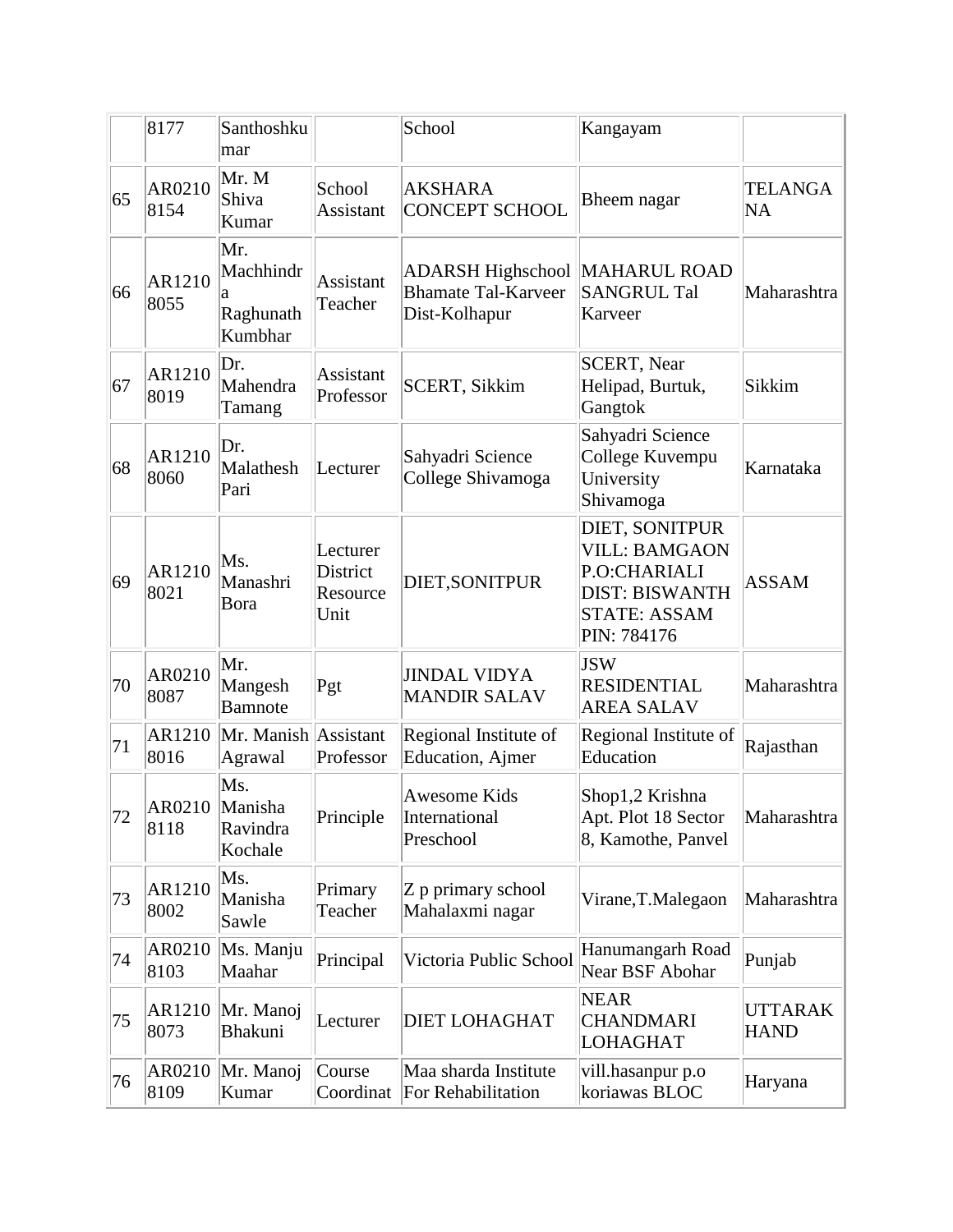|    |                |                                     | <b>or</b>                       | <b>Training And</b><br>Research                         | <b>NIZAMPUR</b>                                                                                            |                                        |
|----|----------------|-------------------------------------|---------------------------------|---------------------------------------------------------|------------------------------------------------------------------------------------------------------------|----------------------------------------|
| 77 | AR0210<br>8082 | Ms.<br>Manveen<br>Kahlon            | Pgt                             | St. John's High School                                  | Sector-26,<br>Chandigarh                                                                                   | Chandigarh                             |
| 78 | AR1210<br>8033 | Mr.<br>Mayzul<br>Alom<br>Hussain    | Lecturer                        | DIET, CACHAR,<br><b>UDHARBOND</b>                       | Durganagar part -V,<br>Airport Road, P.O.:<br>Udharbond, P. S. -<br>UDHARBOND,<br>Dist-Cachar, Assam.      | <b>ASSAM</b>                           |
| 79 | AR1210<br>8186 | Mr. Md<br>Taquee                    | Teacher<br>Educators            | Chhotu Ram College<br><b>Of Education Rohtak</b>        | Model Town,<br>Rohtak, Haryana                                                                             | <b>HARYANA</b>                         |
| 80 | AR1210<br>8063 | Ms. Meenu<br>Rani                   | Pgt                             | <b>GSSS CHORMAR</b><br><b>KHERA</b>                     | <b>GSSS CHORMAR</b><br><b>KHERA ODHAN</b><br><b>BLOCK</b>                                                  | <b>HARYANA</b>                         |
| 81 | AR0210<br>8168 | Dr. Minati<br>Rani<br>Mohapatra     | Associate<br>Profesor           | Arunachal University<br>of Studies                      | NH-52,<br><b>KNOWLEDGE</b><br>CITY AT/PO/VIA -<br><b>NAMSAI</b>                                            | <b>ARUNACH</b><br>AL<br><b>PRADESH</b> |
| 82 | AR1210<br>8181 | Mr.<br>Mizajur<br>Hussain<br>Laskar | Assistant<br>Teacher            | 487 NO.<br><b>BANDUKMARA RA</b><br>LP SCHOOL.           | VILLAGE :-<br><b>BANDUKMARA</b><br>$RA$ P.O.:-<br><b>BARHAILAKAND</b>                                      | <b>ASSAM</b>                           |
| 83 | AR1210<br>8042 | Mr.<br>Mohanasun<br>daram C         | Bt<br>Assistant                 | <b>PANCHAYAT</b><br><b>UNION MIDDLE</b><br>SCHOOL(PUMS) | PUMS, PORAIYUR<br><b>KOLNAICKENPA</b><br>TTY(PO)<br>METTUR(TK)<br>SALEM(DT)-<br>636452<br><b>TAMILNADU</b> | <b>TAMILNA</b><br>DU                   |
| 84 | AR1210<br>8204 | Dr. Mohini<br>Kumari                | Guest<br>Assistant<br>Professor | T.N.B.College<br>Bhagalpur                              | K k jha, near<br>tatarpur thana,<br>lalkothi                                                               | <b>Bihar</b>                           |
| 85 | AR0210<br>8098 | Mr.<br>Mukesh<br>Kumar<br>Sharma    | Teacher                         | Police DAV Public<br>School, Jalandhar                  | Raipur Rasulpur                                                                                            | Punjab                                 |
| 86 | AR1210<br>8012 | Dr. Muttu<br>Vemula                 | Assistant<br>Professor          | <b>MIZORAM</b><br><b>UNIVERSITY</b>                     | <b>DEPARTMENT OF</b><br><b>EDUCATION</b>                                                                   | <b>MIZORAM</b>                         |
| 87 | AR1210<br>8034 | Ms.<br>Nabasmita                    | Lecturer                        | District Institute of<br><b>Education</b> and           | Samaguri                                                                                                   | Assam                                  |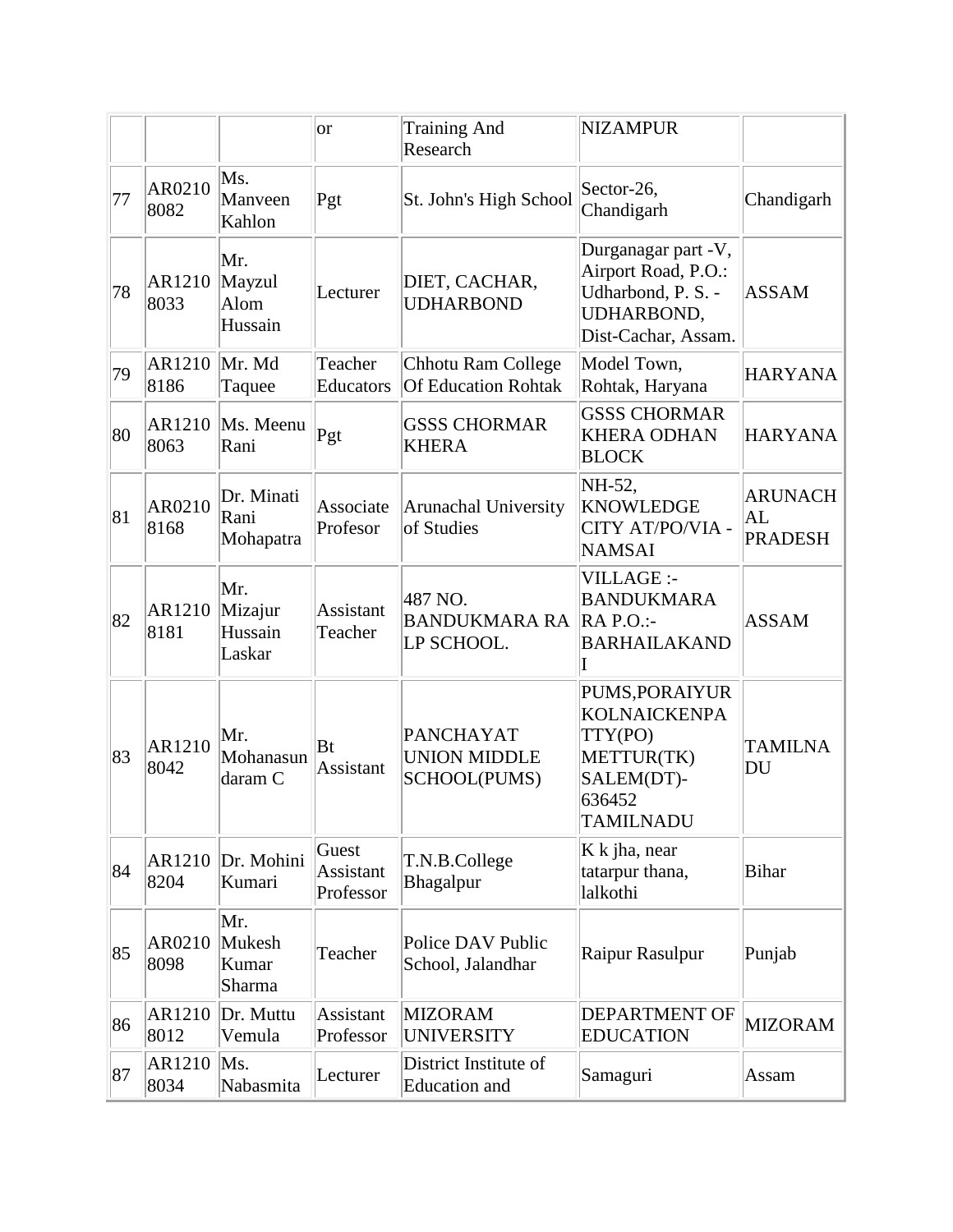|    |                | Deka                                |                              | Training, Nagaon                                                                                              |                                                                                                                                                    |                                 |
|----|----------------|-------------------------------------|------------------------------|---------------------------------------------------------------------------------------------------------------|----------------------------------------------------------------------------------------------------------------------------------------------------|---------------------------------|
| 88 | AR0210<br>8155 | Mr.<br>Namrata<br>Johnson           | Academic<br>Coordinat<br> or | <b>Novel International</b><br>School                                                                          | <b>GP 193, NEAR</b><br><b>BIRD VALLEY,</b><br>CHINCHWAD,<br><b>PUNE 411019</b>                                                                     | <b>MAHARAS</b><br><b>HTRA</b>   |
| 89 | AR0210<br>8096 | Dr. Nandita<br>Sharma               | Principal                    | Bloomsbury<br><b>International School</b>                                                                     | R-2/58 Raj Nagar<br>Ghaziabad                                                                                                                      | <b>UTTAR</b><br><b>PRADESH</b>  |
| 90 | AR1210<br>8018 | Mr.<br>Narendra<br>Kumar<br>Agarwal | Lecturer                     | <b>GOVT. VARISHTH</b><br><b>UPADHYAY</b><br><b>SANSKRIT</b><br>SCHOOL, 5CHM,<br><b>KAKARWALA</b><br>(BIKANER) | <b>GOVT. VARISHTH</b><br><b>UPADHYAY</b><br><b>SANSKRIT</b><br>SCHOOL, 5CHM,<br><b>KAKARWALA</b><br>TEH.<br>LUNKARANSAR<br>(BIKANER) PIN<br>334603 | <b>RAJASTHA</b><br>N            |
| 91 | AR0210<br>8125 | Mr.<br>Narendra<br>Kumar<br>Fogat   | Assistant<br>Professor       | <b>SANJAY</b><br><b>TEACHERS</b><br><b>TRAINING</b><br><b>COLLEGE</b>                                         | <b>LAL KOTHI</b><br>YOJANA TONK<br><b>ROAD JAIPUR</b>                                                                                              | <b>RAJASTHA</b><br>N            |
| 92 | AR1210<br>8065 | Dr.<br>Navindra<br>Bai              | Assistant<br>Professor       | <b>SCERT DELHI</b>                                                                                            | Defance colony                                                                                                                                     | New Delhi                       |
| 93 | AR1210<br>8048 | Ms. Nayan<br>Jyoti<br>Phukan        | Lecturer                     | District Institute of<br><b>Education</b> and<br>Training, Lakhimpur.                                         | DIET, LAKHIMPU<br>R, AZAD                                                                                                                          | <b>ASSAM</b>                    |
| 94 | AR1210<br>8006 | Ms.<br>Neelam<br>Shaikh             | Prt<br>Teacher               | Army Public school                                                                                            | APS, SCHOOL OF<br>ARTILLERY,<br><b>DEVLALI</b>                                                                                                     | Maharashtra                     |
| 95 | AR0210<br>8138 | Ms. Nidhi<br>Jain                   | Tgt<br>Science               | Vikhe Patil Memorial<br>School, Pune                                                                          | A 504 Sai Vaastu<br>Pimple Saudagar, P<br>Pimple Saudagar                                                                                          | Maharashtra                     |
| 96 | AR1210<br>8051 | Ms. Nidhi<br>Neanam                 | Lecturer                     | Distric Institute of<br><b>Education</b> and<br>Training, Gaya                                                | DIET, Panchayati<br>Akhara,                                                                                                                        | <b>Bihar</b>                    |
| 97 | AR1210<br>8035 | Ms.<br>Nipsikha<br>Nath             | Lecturer                     | District Institute of<br><b>Education</b> and<br>Training, Karbi<br>Anglong                                   | Chandra Nagar, Near<br><b>Basic Training</b><br>Centre, Diphu                                                                                      | Assam                           |
| 98 | AR1210<br>8187 | Mr. Nitin P<br>Shirale              | Guest<br>Faculty             | <b>DAVV</b> Indore                                                                                            | DAVV Indore                                                                                                                                        | <b>MADHYA</b><br><b>PRADESH</b> |
| 99 | AR1210         | Dr. Nitin                           | Assistant                    | School of Education                                                                                           | <b>CUH Jant-Pali</b>                                                                                                                               | Haryana                         |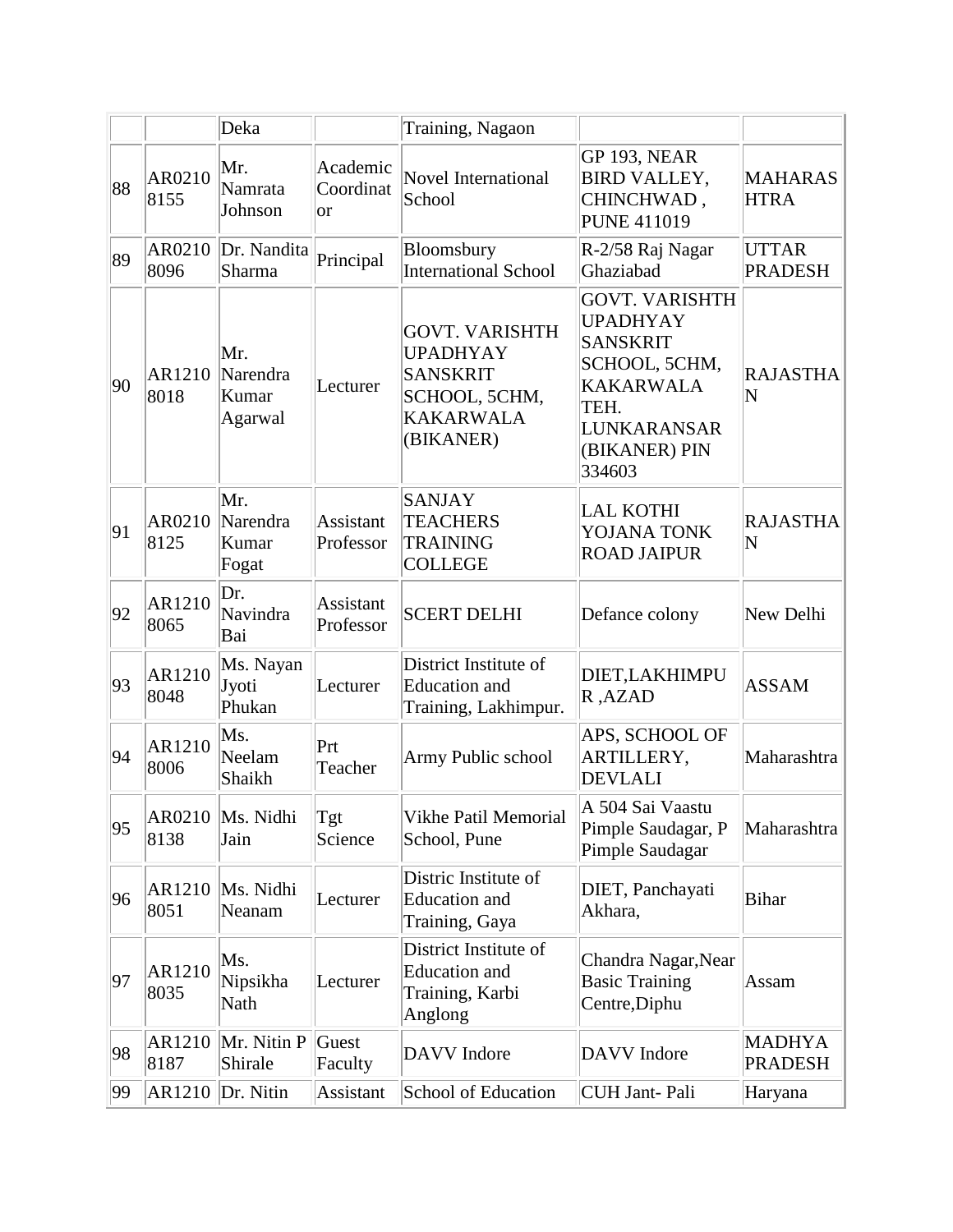|     | 8058                   | Pandurang<br>Shirale               | Professor                   | Central University of<br>Haryana                                                                                         | Mahendragrah<br>Haryana                                                      |                                 |
|-----|------------------------|------------------------------------|-----------------------------|--------------------------------------------------------------------------------------------------------------------------|------------------------------------------------------------------------------|---------------------------------|
| 100 | AR1210<br>8070         | Mr. Pankaj<br>Kumar<br>Dubey       | Assistant<br>Prof           | <b>BUDHDHAPG</b><br><b>COLLEGE</b><br><b>KUSHINAGAR</b>                                                                  | <b>BUDHDHAPG</b><br><b>COLLEGE</b><br><b>KUSHINAGAR</b>                      | <b>UP</b>                       |
| 101 | AR1210<br>8031         | Mr. Peter<br>Arockiasa<br>my       | Post<br>Graduate<br>Teacher | GSSS, Sabari, Rangat                                                                                                     | RANGAT                                                                       | Andaman &<br>Nicobar<br>Islands |
| 102 | AR0210<br>8162         | Ms. Pooja<br>Gupta                 | Principal                   | <b>Spring Days School</b>                                                                                                | I block, Ashok<br>Vihar, Phase 1,<br>Delhi 110052                            | Delhi                           |
| 103 | AR0210<br>8113         | Ms. Pooja<br>Sharma                | Principal                   | Shiksha Valley School Bassi                                                                                              |                                                                              | Rajasthan                       |
| 104 | AR0210<br>8171         | Ms.<br>Poonam<br>Yadav             | Teacher<br>Educator         | Pataudi College of<br>Education, Pataudi                                                                                 | <b>OPP. NEW BUS</b><br><b>STAND, HAILY</b><br><b>MANDI ROAD.</b><br>PATAUDI. | <b>HARYANA</b>                  |
| 105 | AR0210<br>8112         | Ms.<br>Poornima<br>Sd              | Principal                   | <b>JES PUBLIC</b><br><b>SCHOOL</b>                                                                                       | CA #1, 5th main,<br><b>NGEF Layout,</b><br>Nagarabhavi 1st<br>Stage,         | <b>KARNATA</b><br>KA            |
| 106 | AR1210<br>8184         | Dr. Prabhat Guest<br>Krishna       | Lecturer                    | <b>BLOCK INSTITUTE</b><br>OF EDUCATION<br><b>AND TRAINING</b>                                                            | <b>MADHOPATTI</b>                                                            | <b>BIHAR</b>                    |
| 107 | AR1210<br>8041         | Dr. Prabhat<br>Kumar               | Lecturer                    | <b>PRIMARY</b><br><b>TEACHER</b><br><b>TRAINING</b><br>COLLEGE, SHAHPU<br>R PATORI,<br><b>SAMASTIPUR, PIN-</b><br>848504 | S/O- Awadh Narain<br>Singh Vill+Post-<br>Manjhaul, Near<br>SDO office        | <b>Bihar</b>                    |
|     | $108$ $AR0210$<br>8083 | Ms.<br>Pradnya<br>Manikrao<br>Kale | Teacher                     | <b>NKSPT</b>                                                                                                             | ,palodi<br>Road, panchawati<br>Colony, Manwat.                               | Maharashtra                     |
|     | $109$ $AR1210$<br>8040 | Mr. Pranab<br>Das                  | Pgt<br>Mathemat<br>ics      | Ramakrishna Mission<br>Vidyalaya,<br>Viveknagar, Tripura                                                                 | P/O Viveknagar,<br>Tripura                                                   | Tripura                         |
| 110 | AR0210<br>8089         | Mr.<br>Prasanna<br>Kumar<br>Dhala  | Teacher                     | DAV Public School<br>Chandrasekharpur                                                                                    | Sailashreevihar, Bhu<br>baneswar                                             | Odisha                          |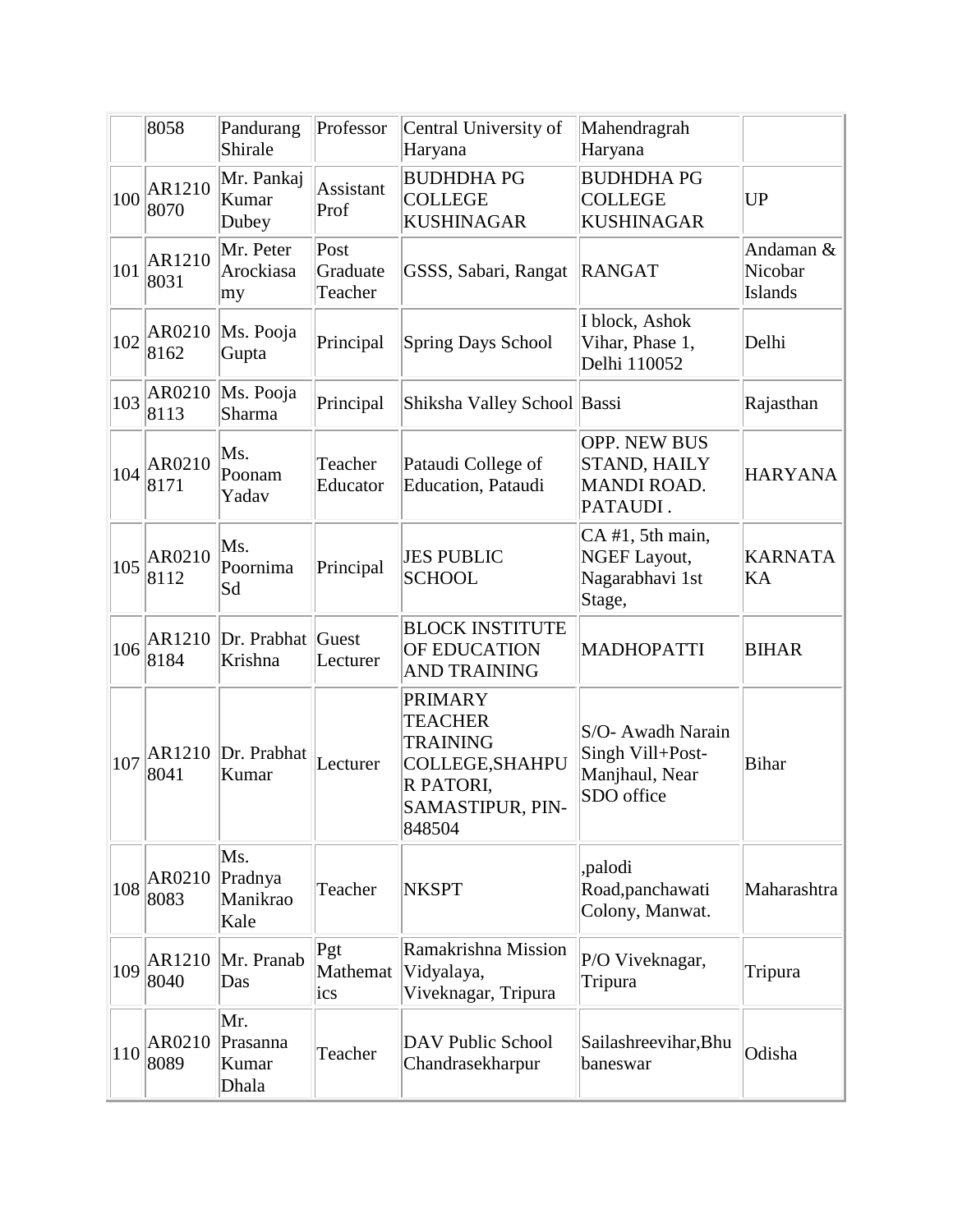| 111 | AR0210<br>8093                           | Mr.<br>Prasanta<br>Kumar<br>Behera  |                                        | Lecture In $\ R N$ Higher secondary<br>Chemistry school, Deuli                                                                                                   | At-Deuli, via -<br>pichukoli, Po-Deuli                             | Odisha                        |
|-----|------------------------------------------|-------------------------------------|----------------------------------------|------------------------------------------------------------------------------------------------------------------------------------------------------------------|--------------------------------------------------------------------|-------------------------------|
| 112 | AR1210<br>8014                           | Mr.<br>Prasanta<br>Kumar<br>Majhi   | Assistant<br>Teacher                   | NUTANDIH HIGH<br>MADRASAH (H.S.)                                                                                                                                 | VILL+PO-<br>NUTANDIH,PS-<br><b>RAGHUNATHPUR</b>                    | WEST<br><b>BENGAL</b>         |
| 113 | AR0210<br>8174                           | Dr. Pratap<br>Singh Rana            | Principal                              | Shree Dev Bhoomi<br>Institute of Education,<br>Science and<br>Technology                                                                                         | <b>DOON VIHAR</b><br><b>COLONY</b><br><b>DHALWALA</b>              | <b>UTTARA</b><br><b>KHAND</b> |
| 114 | AR0210<br>8176                           | Ms.<br>Pratheeba<br>Vijayakum<br>ar | Montessor<br><i>i</i> Trained<br>Adult | Montessori School                                                                                                                                                | Velachery                                                          | Tamilnadu                     |
|     | $\vert_{115}\vert_{\sim}$ AR1210<br>8185 | Mr.<br>Praveen<br>Kumar             | Guest<br>Faculty                       | <b>BLOCK INSTITUTE</b><br>OF EDUCATION<br>AND TRAINING,<br>MADHOPATTI,<br><b>DARBHANGA</b>                                                                       | Village-<br>Madhopatti, Post-<br>Pindaruch,<br>Darbhanga           | <b>BIHAR</b>                  |
| 116 | AR0210<br>8142                           | Ms. Preeti<br>Manan                 | Nrt                                    | D.A.V. Centenary<br>Public School                                                                                                                                | <b>Paschim Enclave</b>                                             | Delhi                         |
| 117 | AR0210<br>8108                           | Ms. Priya<br>Dogra                  | Teacher                                | The Digital Adda                                                                                                                                                 | <b>First Floor Sco-28</b><br>Near Taj Resturant<br>Chotti Baradari | Punjab                        |
| 118 | AR1210<br>8072                           | Ms.<br>Priyanka<br>Jathar           | Prt                                    | <b>ATOMIC ENERGY</b><br><b>CENTRAL SCHOOL</b><br><b>INDORE</b>                                                                                                   | <b>ATOMIC ENERGY</b><br><b>CENTRAL</b><br><b>SCHOOL, INDORE</b>    | Madhya<br>Pradesh             |
| 119 | AR1210<br>8054                           | Dr.<br>Priyanka<br>Varshney         | Assistant<br>Professor                 | Lady Irwin College,<br>University of Delhi                                                                                                                       | Lady Irwin College,<br>Mandi House, New<br>Delhi-110001            | Delhi                         |
| 120 | AR0210<br>8105                           | Ms. Puja<br>Verma                   | Teacher                                | I B High School                                                                                                                                                  | Kurji Balupar PO-<br>Sadaquat Ashram                               | <b>Bihar</b>                  |
| 121 | AR0210<br>8079                           | $Ms$ . R<br>Nidhya<br>Kalyani       | Mentor                                 | <b>SRIS</b><br><b>BADALCHAND</b><br><b>SUGANKAVUR</b><br><b>CHORDIA</b><br><b>VIVEKANANDA</b><br>VIDYALAYA<br><b>HIGHER</b><br><b>SECONDARY</b><br><b>SCHOOL</b> | <b>NO 19 S2 CTO</b><br><b>COLONY WEST</b><br><b>TAMBARAM</b>       | <b>TAMILNA</b><br>DU          |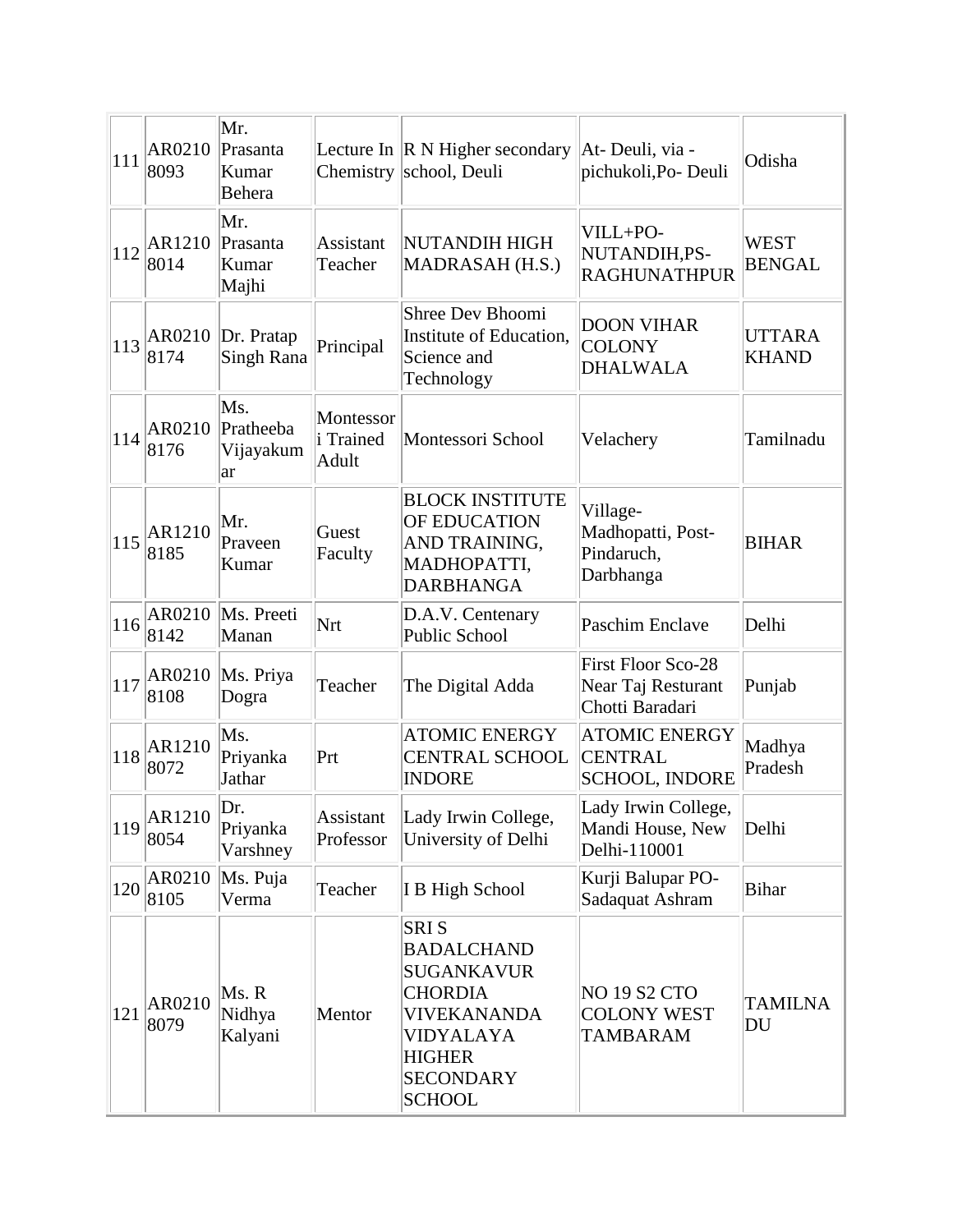|     |                                   |                                     |                                                          | <b>MUDICHUR</b>                                                     |                                                                    |                                 |
|-----|-----------------------------------|-------------------------------------|----------------------------------------------------------|---------------------------------------------------------------------|--------------------------------------------------------------------|---------------------------------|
| 122 | AR0210<br>8158                    | Dr. Rachna                          | Associate<br>Professor                                   | Pearl academy                                                       | Narayana                                                           | <b>DELHI</b>                    |
|     | $\frac{123}{221}$ AR0210<br>8139  | Mr.<br>Radhakrish<br>na<br>Nagipogu | Assistant<br>Professor                                   | <b>KSRM COLLEGE</b><br>OF ENGINEERING<br><b>KADAPA</b>              | YERRAMACHUP<br>ALLE, KADAPA<br>516003                              | <b>ANDHRA</b><br><b>PRADESH</b> |
| 124 | AR1210<br>8010                    | Mr. Rajni                           | Head<br>Teacher                                          | Govt. Primary School<br>Derabassi S.A.S<br>Nagar, Punjab            | <b>GPS Jawaharpur</b>                                              | Punjab                          |
| 125 | AR0210<br>8076                    | Mr.<br>Ravikumar<br>Nagoti          | Principal                                                | Ravindra Bharathi<br>school                                         | 82-1-4, J.N Road,<br>Rajahmundry                                   | Andhra<br>Pradesh               |
|     | $126$ $AR0210$<br>8136            | Mr.<br>Ravindra<br>Arun<br>Gurao    | Asst<br>Teacher                                          | Nemsushil<br>Vudyamandir<br>Madhy.Taloda                            | Maratha Chouk<br>Taloda                                            | Wyoming                         |
| 127 | AR1210<br>8022                    | Dr.<br>Ravindra<br>Kumar            | Lecturer                                                 | CTE, Samastipur,<br><b>Bihar</b>                                    | Kashipur,<br>Dharampur,<br>Samastipur                              | <b>Bihar</b>                    |
| 128 | AR0210<br>8166                    | Dr. Rekha<br>Israni                 | Assistant<br>Professor                                   | Ajmer                                                               | Ajmer                                                              | Rajasthan                       |
| 129 | AR0210<br>8169                    | Ms. Ridhi<br>Aggarwal               | Curriculu<br>m Lead                                      | Swatantra Talim<br>Foundation                                       | 1355, Sector K-1,<br>Aashiana                                      | Uttar<br>Pradesh                |
| 130 | AR1210<br>8201                    | Ms. Rimpi                           | Assistant<br>Professor<br>On<br>Contract<br><b>Basis</b> | R.H.<br><b>GOVERNMENT P.G.</b><br><b>COLLEGE</b><br><b>KASHIPUR</b> | R.H.<br><b>GOVERNMENT</b><br>P.G. COLLEGE<br><b>KASHIPUR</b>       | <b>UTTARAK</b><br><b>HAND</b>   |
| 131 | AR1210<br>8049                    | Dr. Rinku<br>Deka                   | Lecturer                                                 | DIET, Darrang,<br>Assam                                             | DIET, Darrang,<br>Dalgaon                                          | Assam                           |
|     | $\left 132\right $ AR0210<br>8135 | Ms. Rishali Pgt<br>Chauhan          | <b>Biology</b>                                           | Kothari International<br>School                                     | Survey no.54,<br>Fountain Road.Tulja<br>Bhavani Nagar.<br>Kharadi. | maharashtra                     |
| 133 | AR0210<br>8119                    | Ms. Ritesh<br>Sharma                | Academic<br>Corrdinat<br>or                              | Apeejay Scool, Saket                                                | J Block Gurudwara<br>Road J Block, saket                           | Delhi                           |
| 134 | AR0210<br>8178                    | Mr. Ritwiz<br>Gaur                  | Principal                                                | Jindal Vidya Mandir                                                 | Jindal Vidya Mandir<br><b>JSW</b> Residential<br>Area              | Maharashtra                     |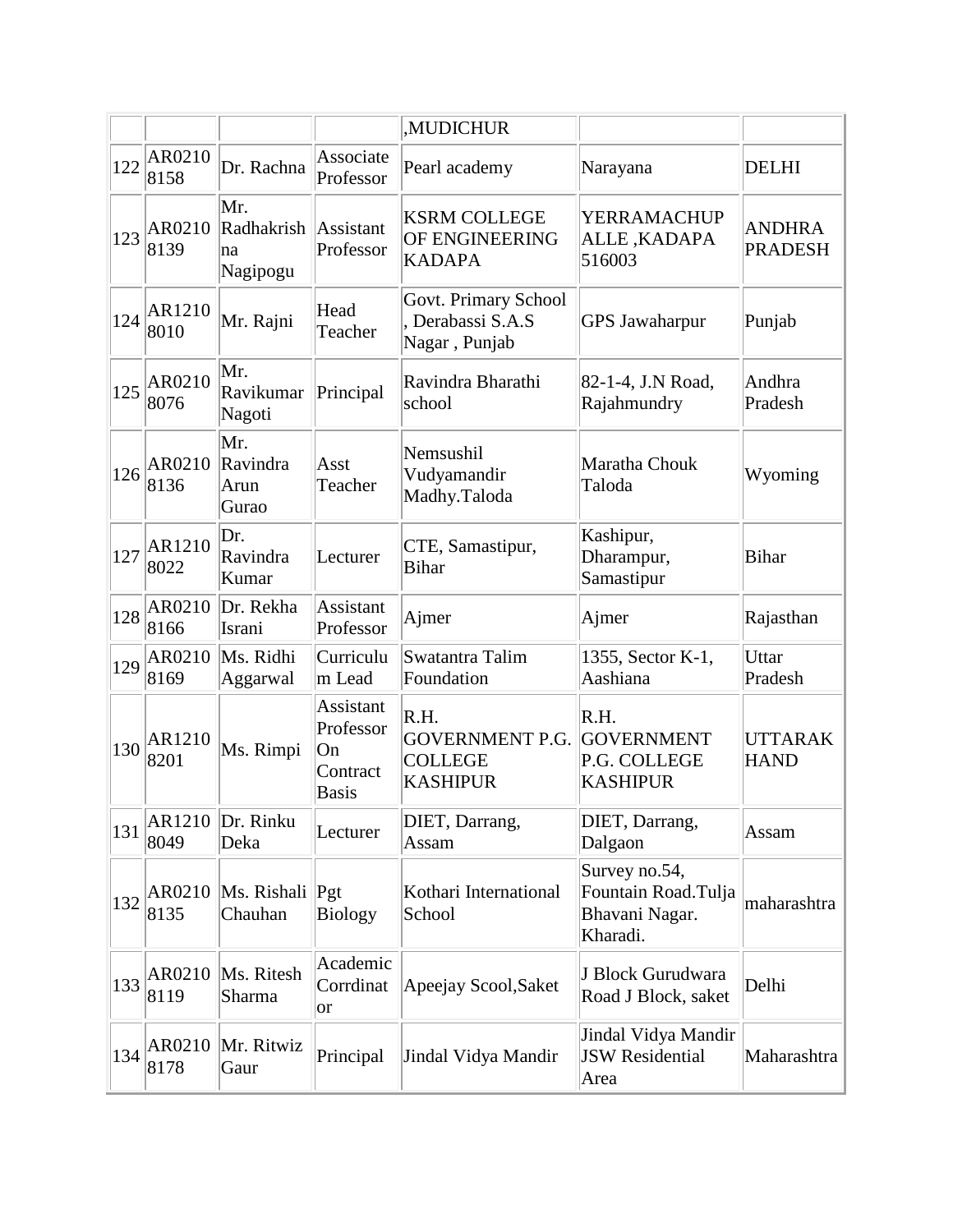| 135 | AR1210<br>8195 | Mr. Rohit<br>Kumar<br>Sharma  | Class Iv                                    | Govt. High School<br>Dhandal                                                                                    | VPO Dhandal Teh<br>Ramnagar<br>Udhampur                                                                                               | Jammu<br>&Kashmir               |
|-----|----------------|-------------------------------|---------------------------------------------|-----------------------------------------------------------------------------------------------------------------|---------------------------------------------------------------------------------------------------------------------------------------|---------------------------------|
| 136 | AR1210<br>8071 | Mr. Rohit<br>Sharma           | Lecturer                                    | <b>DIET</b> Daman                                                                                               | Sachivalaya Silvassa DNH                                                                                                              |                                 |
| 137 | AR1210<br>8028 | Dr. Romila<br>Soni            | Associate<br>Professor                      | <b>NCERT</b>                                                                                                    | B-508 Nanda Devi<br>Apartments. Plot No<br>19 Sector -10.<br>Dwarka . New Delhi<br>Dwarka                                             | Delhi                           |
| 138 | AR1210<br>8199 | Dr. Rubi<br>Kumari            | Guest<br>Faculty                            | PTC Madhopatti                                                                                                  | <b>BLOCK</b><br><b>INSTITUTE OF</b><br><b>EDUCATION AND</b><br>TRAINING,<br>MADHOPATTI,<br><b>DARBHANGA</b>                           | <b>BIHAR</b>                    |
| 139 | AR1210<br>8013 | Mr. S P<br>Pullanna           | School<br>Assistant<br>Special<br>Education | ZPHSCHOOL,<br>MUDDIREDDIPALL                                                                                    | ZPHSCHOOL,<br>MUDDIREDDIPAL<br>LI, HINDUPUR<br><b>MANDAL</b><br><b>ANANTAPUR</b><br><b>DISTRICT</b><br><b>ANDHRA</b><br>PRADESH STATE | <b>ANDHRA</b><br><b>PRADESH</b> |
| 140 | AR0210<br>8102 | Ms. Sabita<br>Rani<br>Sarangi | Teacher                                     | Cambridge School                                                                                                | Chikkabasavanapura<br>Krishnarajapuram                                                                                                | Karnataka                       |
| 141 | AR0210<br>8134 | Dr. Saloni<br>Goel            | Assistant<br>Professor                      | <b>ARMY INSTITUTE</b><br><b>OF EDUCATION</b>                                                                    | PLOT M-1, P-5,<br>SEC CHI-II, Greater<br><b>NOIDA</b>                                                                                 | <b>UTTAR</b><br><b>PRADESH</b>  |
| 142 | AR1210<br>8069 | Mr. Sameer Pgt Cs<br>Kumar    |                                             | Jawahar Navodaya<br>Vidyalaya Ambala                                                                            | Village Kaulan                                                                                                                        | Haryana                         |
| 143 | AR1210<br>8188 | Dr.<br>Sandeep<br>Talluri     | Faculty                                     | Department of<br>Education, Acharya<br>Nagarjuna University                                                     | Guntur, Andhra<br>Pradesh                                                                                                             | Andhra<br>Pradesh               |
| 144 | AR1210<br>8027 | Mr.<br>Sandeep<br>Tiwari      | Post<br>Graduate<br>Teacher                 | <b>JAWAHAR</b><br><b>NAVODAYA</b><br>VIDYALAYA<br><b>SIRMOUR REWA</b><br><b>MADHYA</b><br><b>PRADESH 486448</b> | <b>JAWAHAR</b><br><b>NAVODAYA</b><br>VIDYALAYA<br><b>CAMPUS</b><br><b>SIRMOUR REWA</b><br><b>MADHYA</b><br>PRADESH 486448             | <b>MADHYA</b><br><b>PRADESH</b> |
|     | 145 AR1210 Mr. |                               | Professor                                   | NCERT, New Delhi                                                                                                | DEE, NCERT New                                                                                                                        | Delhi                           |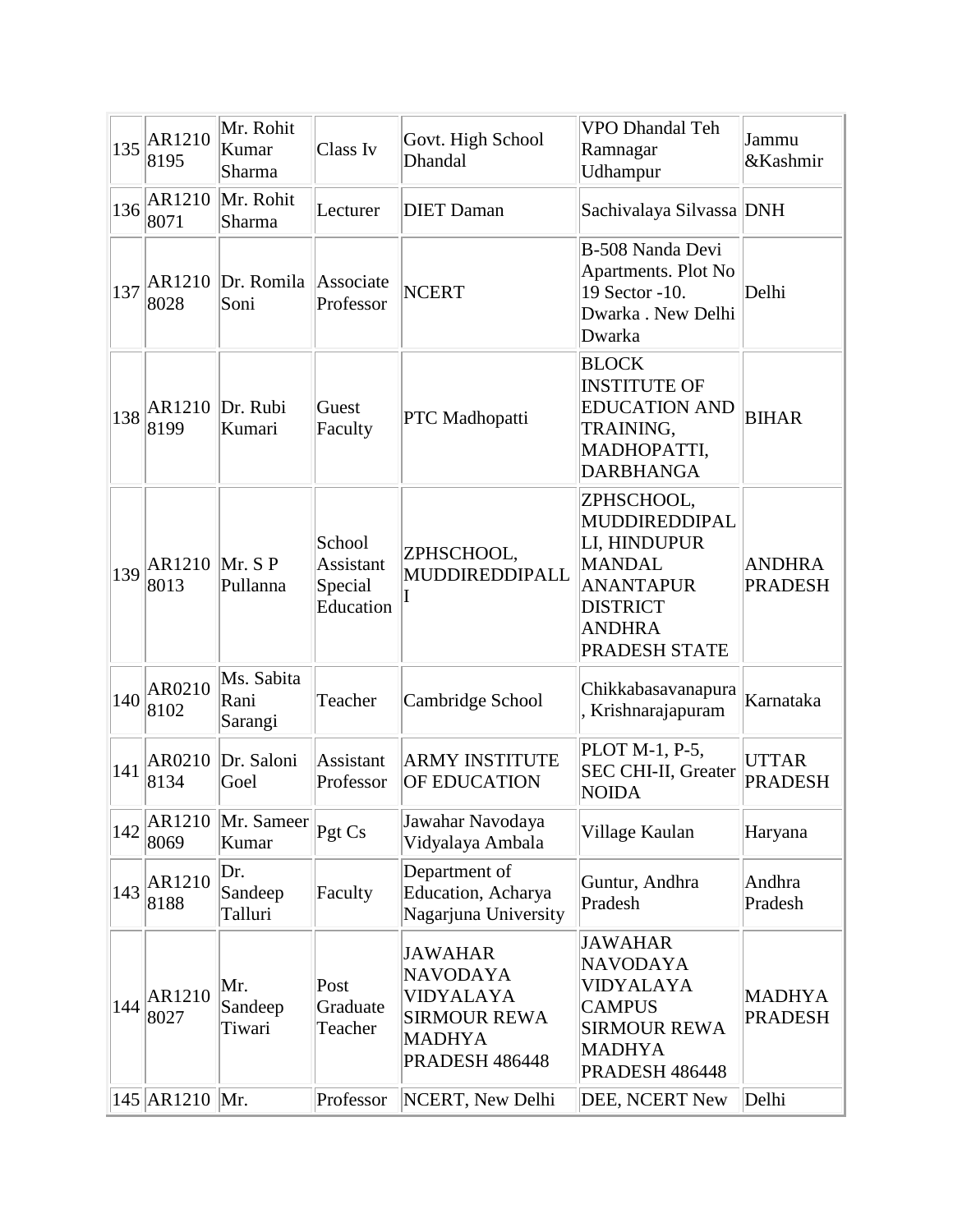|     | 8029                   | Sandhya<br>Sangai                            |                     |                                                                            | Delhi                                                                                                    |                   |
|-----|------------------------|----------------------------------------------|---------------------|----------------------------------------------------------------------------|----------------------------------------------------------------------------------------------------------|-------------------|
| 146 | AR1210<br>8193         | Mr.<br>Santhoshku School<br>mar<br>Muthineni | Assistant           | Govt High School                                                           | Luxettipet                                                                                               | Telangana         |
| 147 | AR1210<br>8015         | Dr. Santosh<br>Kumar<br>Patra                | Principal           | Ekalavya Model<br><b>Residential School</b><br>Siriguda Rayagada<br>Odisha | At-EMRS, Siriguda,<br>Po-Halua, Via-<br><b>Sugar Factory</b>                                             | <b>ODISHA</b>     |
| 148 | AR1210<br>8039         | Dr. Sarika<br>Dixit                          | Guest<br>Faculty    | <b>School of Social</b><br>Sciences                                        | First Floor,<br>Commerce<br>Building, Tashshila<br>Parisar, Khandwa<br>Road                              | M.P.              |
| 149 | AR0210<br>8149         | Ms. Sarita<br>Rai                            | Guest<br>Faculty    | BITS-Pilani(WILP)<br>Nagpur                                                | South Ambazari<br>road, Nagpur                                                                           | Maharashtra       |
| 150 | AR0210<br>8150         | Ms. Saritha Vice<br>Jayaraj                  | Principal           | <b>GLOBAL PUBLIC</b><br><b>SCHOOL</b>                                      | <b>GLOBAL PUBLIC</b><br>SCHOOL,<br><b>THIRUVANIYOO</b><br>R POST, VIA<br><b>CHOTTANIKKAR</b><br>$\bm{A}$ | <b>KERALA</b>     |
| 151 | AR1210<br>8194         | Mr.<br>Satishbabu<br>Kannuri                 | School<br>Assistant | Govt high<br>School, seethanagaram                                         | Govt high School,<br>Seethanagaram<br>533287 East<br>Godavari district<br>Andhra Pradesh                 | Andhra<br>Pradesh |
| 152 | AR0210<br>8084         | Mr.<br>Satyasarath                           | Guest<br>Teacher    | Aditya tutorial                                                            | At - udaypur, po-<br>Dasarathpur                                                                         | Odisha            |
| 153 | AR0210<br>8092         | Dr.<br>Saurabh<br>Malhotra                   | Principal           | <b>BROADWAYS</b><br><b>INTERNATIONAL</b><br><b>SCHOOL</b>                  | <b>SECTOR 76 GGM</b>                                                                                     | <b>HARYANA</b>    |
|     | $154$ $AR0210$<br>8157 | Ms. Seema<br>Kapse                           | Coordinat<br>or     | Novel International<br>school                                              | Gp 193,G Block<br>Beside bird valley,<br><b>Near Thermax</b><br>chowk, Chinchwad.                        | Maharashtra       |
| 155 | AR0210<br>8152         | Ms. Seema<br>Venugopal                       | ess                 | Headmistr GLOBAL PUBLIC<br><b>SCHOOL</b>                                   | <b>GLOBAL PUBLIC</b><br>SCHOOL,<br><b>THIRUVANIYOO</b><br>R POST, VIA<br><b>CHOTTANIKKAR</b>             | <b>KERALA</b>     |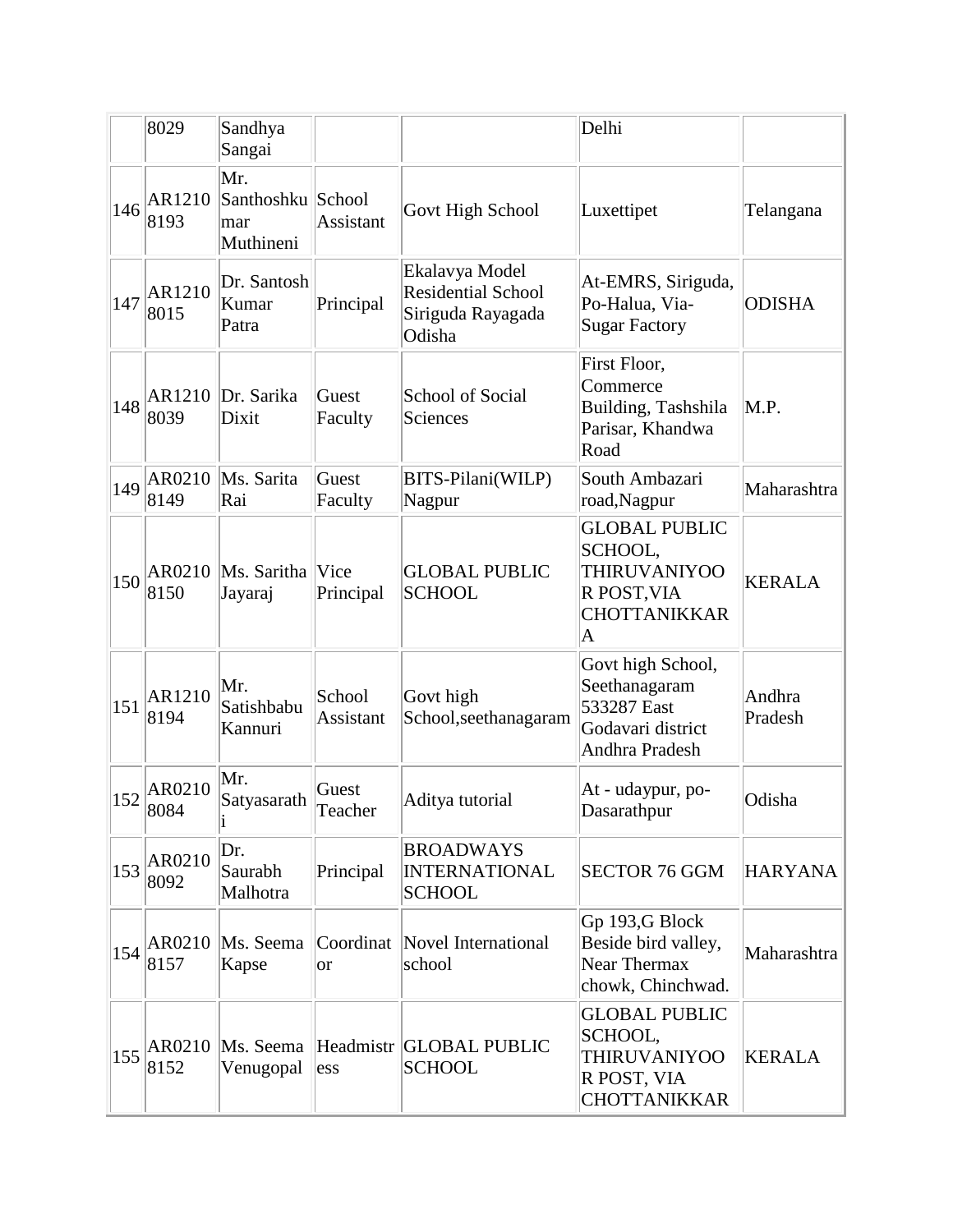|     |                |                                                |                                                                 |                                                                        | A,                                                                                                               |                               |
|-----|----------------|------------------------------------------------|-----------------------------------------------------------------|------------------------------------------------------------------------|------------------------------------------------------------------------------------------------------------------|-------------------------------|
| 156 | AR0210<br>8153 | Ms. Shaili<br>Nigam                            | Vice<br>Principal                                               | the chintels school                                                    | <b>KALYANPUR</b>                                                                                                 | <b>UP</b>                     |
| 157 | AR1210<br>8200 | Mr. Shakti<br>Singh                            | <b>Assistant</b><br>Professor<br>On<br>Contract<br><b>Basis</b> | R.H.<br><b>GOVERNMENT P.G.</b><br><b>COLLEGE</b><br><b>KASHIPUR</b>    | R.H.<br><b>GOVERNMENT</b><br>P.G. COLLEGE<br><b>KASHIPUR</b>                                                     | <b>UTTARAK</b><br><b>HAND</b> |
| 158 | AR0210<br>8101 | Dr. Shaloo<br>Saini                            | Assistant<br>Professor                                          | M.K.College of<br>Education                                            | Shahpur/ CT Group<br>of Institutions<br><b>Shahpur Campus</b>                                                    | Punjab                        |
| 159 | AR0210<br>8120 | Mr.<br>Sharath<br>Kumar CR                     | Assistant<br>Professor                                          | <b>BGS BEd college</b>                                                 | BGS .B.Ed Collge,<br>Adichunchanagiri<br>Road.<br>Kuvempunagar,<br>Mysore-23                                     | <b>KARNATA</b><br>KA          |
| 160 | AR1210<br>8025 | Dr. Shazia<br>Fatma                            | Lecturer                                                        | College of Teacher<br><b>Education, Samastipur</b>                     | Dharampur,<br>Amirganj,<br>Samastipur                                                                            | <b>Bihar</b>                  |
| 161 | AR1210<br>8059 | Ms. Shikha                                     | Life Skills<br>Trainer                                          | <b>IGNOU</b>                                                           | Dwarka                                                                                                           | <b>DELHI</b>                  |
| 162 | AR0210<br>8165 | Dr. Shobha<br>$\mathbf M$                      | Vice<br>Principal                                               | Jindal College for<br>Women                                            | Jindal Nagar,<br><b>Tumkur Road</b>                                                                              | Karnataka                     |
| 163 | AR0210<br>8090 | Mr. Siraj<br>Ali                               | Teacher                                                         | THE INDIAN<br><b>ACADEMY PALIA</b><br><b>KALAN KHERI</b>               | Near Chaman<br>Chauraha Mohalla<br>Pathan 2 palia Kalan Pradesh<br>Kheri                                         | Uttar                         |
|     | 8085           | $\vert 164 \vert$ AR0210 Ms. Sneha<br>Negandhi | Teacher                                                         | Private tutor                                                          | 16B, New Halai<br>Bhatia Mahajan<br>Wadi, 2nd floor,<br>Room No.22, Dr.<br>M.B. Velker Street,<br>Kalbadevi Road | Maharashtra                   |
| 165 | AR0210<br>8170 | Ms.<br>Srayoshi<br>Lahiri                      | Principal                                                       | <b>SRI SHARADA</b><br><b>ENGLISH MEDIUM</b><br><b>SCHOOL</b>           | <b>HUBLI GADAG</b><br><b>ROAD ANNIFERI</b>                                                                       | <b>KARNATA</b><br>KA          |
| 166 | AR0210<br>8091 | Ms.<br>Sriekala<br>Nair                        | Pgt<br>English                                                  | <b>DAV</b> International<br>School Kharghar Navi<br>Mumbai Maharashtra | Plot No. 31, Sector<br>15, Kharghar                                                                              | Maharashtra                   |
| 167 | AR1210<br>8037 | Dr. Sujit<br>Samanta                           | Additiona<br>1 District<br>Inspector                            | <b>School Education</b><br>West Bengal                                 | VILL-<br><b>BELANAGAR PO-</b><br><b>ABHOYNAGAR</b>                                                               | West<br>Bengal                |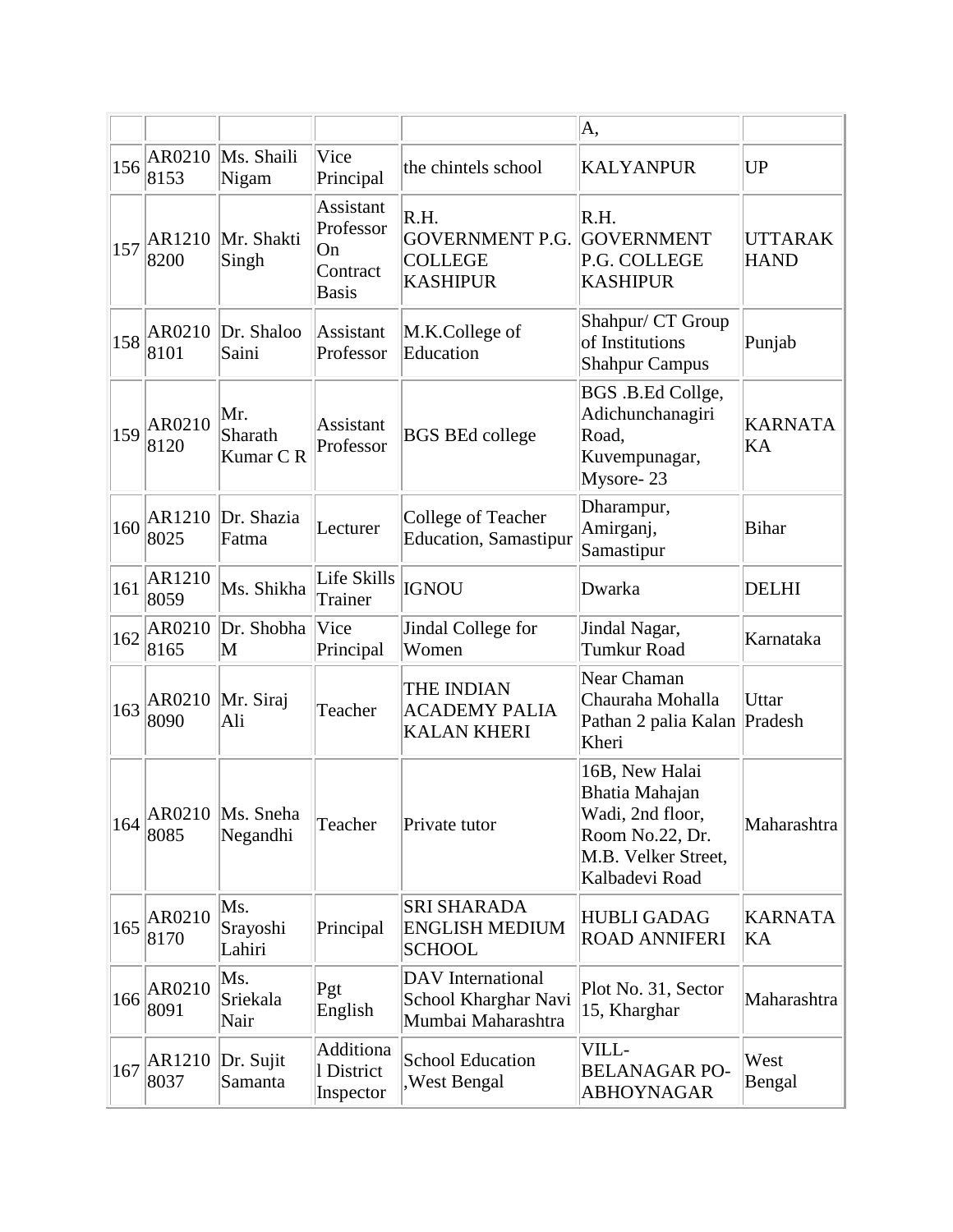|     |                        |                                               | Of<br>Schools<br>Secondary<br>Education |                                                                                       |                                                                                 |                                       |
|-----|------------------------|-----------------------------------------------|-----------------------------------------|---------------------------------------------------------------------------------------|---------------------------------------------------------------------------------|---------------------------------------|
| 168 | AR0210<br>8094         | Ms.<br>Sukanya                                | Teacher                                 | Sri S Badalchand<br>Sugankavur Chordia<br>Vivekananda<br>Vidyalaya Hr Sec<br>School   | Beemeswar Street,<br>Mudichur, chennai                                          | <b>Tamil Nadu</b>                     |
| 169 | AR0210<br>8132         | Dr. Suman<br>Lata Yadav                       | Assistant<br>Professor                  | <b>SANJAY</b><br><b>TEACHERS</b><br><b>TRAINING</b><br><b>COLLEGE</b>                 | <b>LAL KOTHI</b><br>YOJANA TONK<br><b>ROAD</b>                                  | <b>RAJASTHA</b><br>$\overline{\bf N}$ |
| 170 | AR0210<br>8144         | Dr.<br>Sumathi <sub>C</sub>                   | Assistatn<br>Professor                  | CMS College of<br>Education                                                           | CMS College of<br><b>Education Sathy</b><br>Road, Ganapathy,<br>Coimbatore      | TamilNadu                             |
| 171 | AR0210<br>8160         | Ms.<br>Sumedha<br>Phadke                      | Head                                    | <b>CITY PRIDE</b><br><b>JUNIOR COLLEGE</b>                                            | Vinayaka Bliss Flat<br>No 104 Santosh<br><b>Bhondve Nagar</b><br>Ravet          | <b>MAHARAS</b><br><b>HTRA</b>         |
| 172 | AR1210<br>8020         | Mr. Sunita<br>Khirbat                         | Pgt                                     | Kendriya Vidyalaya<br><b>BMY Bhilai</b>                                               | <b>Bmy CHARODA</b><br><b>BHILAI DISTRICT</b><br><b>DURG CG 490025</b>           | Chhattisgarh                          |
| 173 | AR1210<br>8026         | Dr. Surabhi Assistant<br>Negi                 | Professor                               | Lady Irwin College                                                                    | Lady Irwin College,<br>Sikandara Road,<br>Mandi house                           | Delhi                                 |
|     | AR1210<br>$ 174 $ 8046 | Mr. Suraj<br>Kumar<br>Singh                   | Assistant<br>Teacher                    | <b>COMPOSITE</b><br><b>SCHOOL</b><br><b>BADLEPUR,</b><br><b>BELSER GONDA,</b><br>U.P. | <b>COMPOSITE</b><br><b>SCHOOL</b><br><b>BADLEPUR,</b><br>BELSER, GONDA,<br>U.P. | UTTAR<br><b>PRADESH</b>               |
| 175 | AR1210<br>8005         | Mr.<br>Surenthiran<br>S                       | Computer<br>Instructor                  | <b>GOVT HR SEC</b><br><b>SCHOOL</b><br>MATHAVALAYAM                                   | <b>MAIN ROAD</b><br><b>MATHAVALAYA</b><br><b>M THOVALI</b><br><b>TALUK</b>      | <b>TAMILNA</b><br>DU                  |
| 176 | AR0210<br>8161         | Dr.<br>Sureshkum<br> ar<br>Manthiriya<br>ppan | Teacher                                 | Gyeonggi Academy of<br>Foreign Languages                                              | 30 Gosan-ro<br>105beon-gil,<br>Gocheon-dong,<br>South Korea                     | Gyeonggi-<br>do                       |
| 177 | AR0210<br>8151         | Ms.<br>Susanna                                | Vice<br>Principal                       | <b>GLOBAL PUBLIC</b><br><b>SCHOOL</b>                                                 | <b>GLOBAL PUBLIC</b><br><b>SCHOOL, THIRUV</b>                                   | <b>KERALA</b>                         |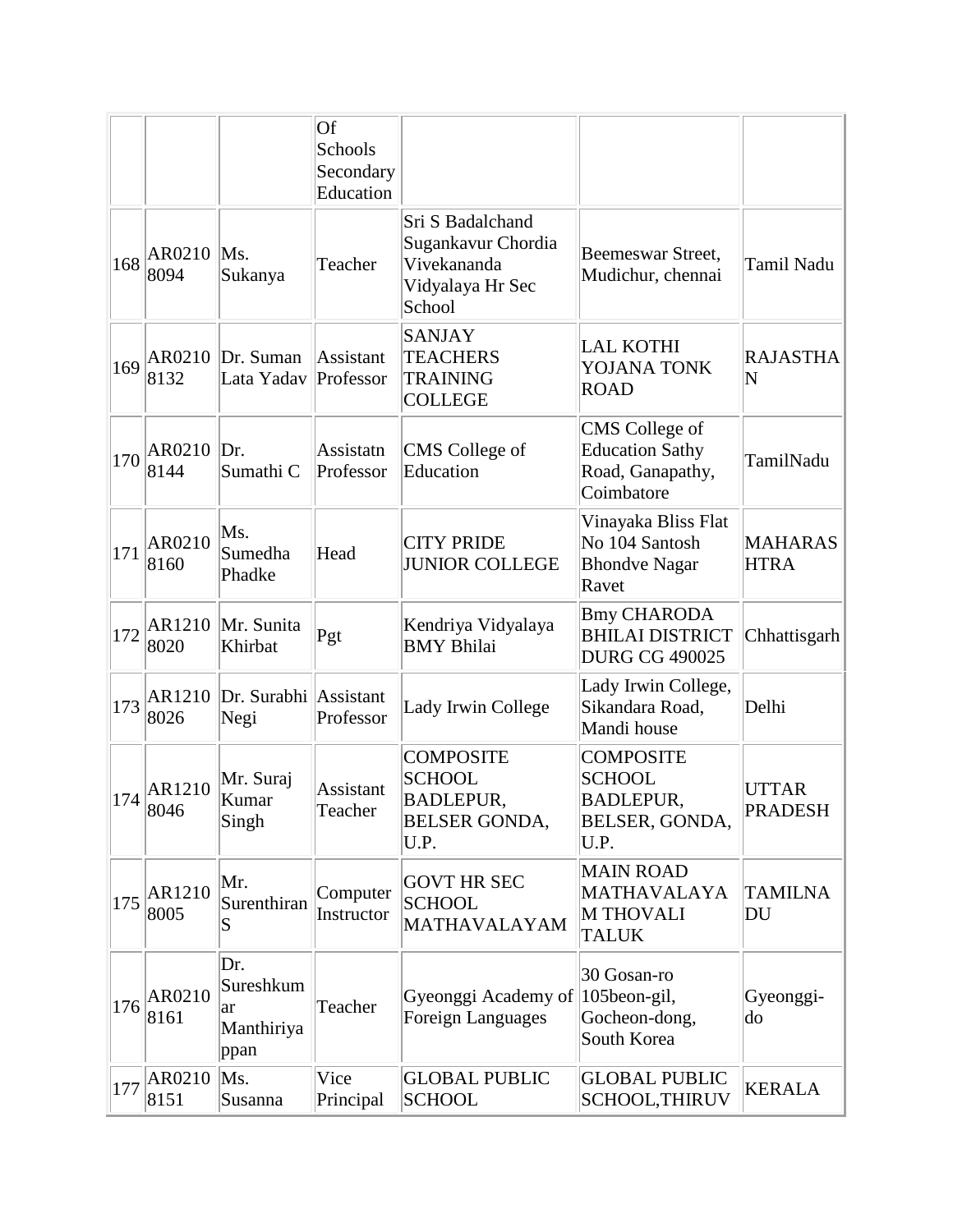|     |                | Sunil                                    |                                       |                                                                                                                 | ANIYOOR POST,<br><b>VIA</b><br><b>CHOTTANIKKAR</b><br>A,                                 |                                 |
|-----|----------------|------------------------------------------|---------------------------------------|-----------------------------------------------------------------------------------------------------------------|------------------------------------------------------------------------------------------|---------------------------------|
| 178 | 8056           | AR1210   Ms. Sushila Senior<br>Choudhary | Lecturer                              | District Institute of<br><b>Education</b> and<br>Training, bikaner                                              | Poogal Road,<br><b>Bikaner</b>                                                           | Rajasthan                       |
| 179 | AR0210<br>8148 | Ms.<br>Swarnalaks<br>hmi R               | Assistant<br><b>Vice</b><br>Principal | <b>THE PSBB</b><br>MILLENNIUM<br><b>SCHOOL</b>                                                                  | No:237 & 238,<br>Somayampalayam                                                          | <b>TN</b>                       |
| 180 | AR1210<br>8068 | Mr. Tarun<br>Kush                        | Vice<br>Principal                     | <b>ATOMIC ENERGY</b><br>CENTRAL SCHOOL,<br><b>INDORE</b>                                                        | AECS, RRCAT,<br><b>INDORE</b>                                                            | <b>MADHYA</b><br><b>PRADESH</b> |
| 181 | AR1210<br>8045 | Ms.<br>Taslima<br>Ahmed                  | Lecturer                              | District Institute of<br><b>Education</b> and<br>Training (DIET),<br>Goalpara, Assam                            | Dudhnoi, NH37,<br>Goalpara                                                               | Assam                           |
| 182 | AR1210<br>8030 | Mr.<br>Thirukovel<br>a Srinivas          | Secondary MPPS<br>Grade<br>Teacher    | NAGULAPET,, MDL:<br><b>KORATLA</b>                                                                              | H.no 1-2-<br>60/2, Jhansi Road, Ko<br>ratla, 505326 Jhansi<br>Road                       | Telengana                       |
| 183 | AR0210<br>8081 | Mr. Umar<br>Aziz Sofi                    | Teacher                               | Delhi Public School,<br>Budgam                                                                                  | Bagh I Nand Singh,<br>Chattabal. Srinagar.<br>Kashmir (J&K)                              | Jammu and<br>Kashmir            |
| 184 | AR0210<br>8163 | Ms. Usha<br>Damodar<br>Thorat            | Teacher                               | <b>RAMKRISHNAI</b><br><b>MULTIPURPOSE</b><br><b>SOCIETY AKOT</b><br><b>DISTRICT AKOLA</b><br><b>MAHARASHTRA</b> | <b>AKOT DISTRICT</b><br><b>AKOLA</b>                                                     | <b>MAHARAS</b><br><b>HTRA</b>   |
| 185 | AR1210<br>8038 | Ms.<br>Vanshika<br>Alva                  | Education<br>al<br>Counsello<br>r     | Gujarat University                                                                                              | 402 om residency<br>above SbI Bank near<br>maharathi society<br>Sardarnagar<br>Ahmedabad | Gujarat                         |
| 186 | AR1210<br>8202 | Dr. Vijay<br>Kumar<br>Neerudu            | Mentor In<br>English                  | <b>RGUKT-IIIT Basar</b>                                                                                         | <b>RGUKT-IIIT Basar</b>                                                                  | Telangana                       |
| 187 | AR0210<br>8180 | Dr. Vikas<br>Sharma                      | Principal                             | Pt.sitaram shastri b.ed<br>trg.college Bhiwani                                                                  | H.No. 142 Vijay<br>Nagar Bhiwani                                                         | Haryana                         |
| 188 | AR1210<br>8203 | Mr. Vinod<br>Dhyani                      | Junior<br>Profession<br>al            | State Institute of<br><b>Educational Training</b><br>and Management,                                            | State Institute of<br>Educational<br>Training and                                        | Uttarakhand                     |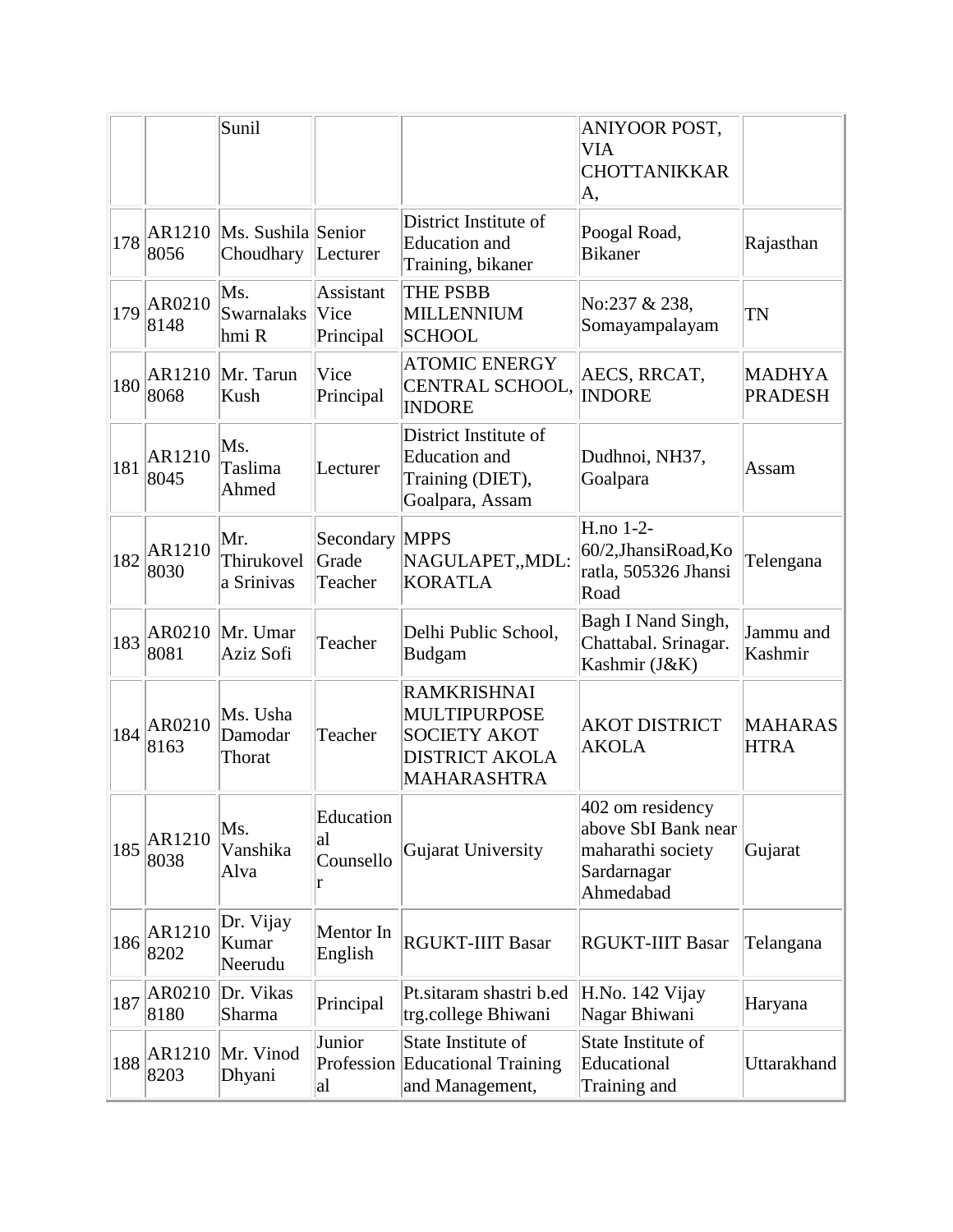|     |                |                                        |                        | Uttarakhand,<br>Dehradun                                                                                 | Management,<br>Uttarakhand,<br>Dehradun Tapovan<br><b>Enclave Dehradun</b>                                                        |                               |
|-----|----------------|----------------------------------------|------------------------|----------------------------------------------------------------------------------------------------------|-----------------------------------------------------------------------------------------------------------------------------------|-------------------------------|
| 189 | AR0210<br>8164 | Mr. Vinod<br>Ramdas<br>Mohod           | Teacher                | RAMKRISHNAI<br><b>MULTIPURPOSE</b><br><b>SOCIETY AKOT</b><br><b>DISTRICT AKOLA</b><br><b>MAHARASHTRA</b> | <b>AKOT DISTRICT</b><br><b>AKOLA</b>                                                                                              | <b>MAHARAS</b><br><b>HTRA</b> |
| 190 | AR0210<br>8097 | Ms.<br>Yagbala<br>Kapil                | Assistant<br>Professor | <b>IMS</b> Ghaziabad<br>(University Courses<br>Campus)                                                   | <b>IMS GHAZIABAD</b><br>(UG CAMPUS,<br>National Highway -<br>09, Adhyatmik<br>Nagar, Ghaziabad,<br><b>Uttar Pradesh</b><br>201015 | Uttar<br>Pradesh              |
| 191 | AR0210<br>8123 | Mr.<br>Yogesh<br>Kumar                 | Prt                    | <b>SRM PUBLIC</b><br><b>SCHOOL</b>                                                                       | <b>BALLABGARH</b><br><b>FARIDABAD</b>                                                                                             | <b>HARYANA</b>                |
| 192 | AR1210<br>8052 | Mr.<br>Yogesh<br>Raghunath<br>Sonawane | Senior<br>Lecturer     | DIET, Nashik,<br>Maharashtra                                                                             | DIET, Near<br>YCMOU university,<br>Govardhan Shivar,<br>Gangapur goun,                                                            | Maharashtra                   |
| 193 | AR0190<br>8001 | Ms.<br>Sudeshna<br><b>Biswas</b>       | Teacher                | National center for<br>excellence                                                                        | 154/1, Vijay kiran<br>knowledge park,5th<br>main, Malleshpalya,<br>New Thippasandra                                               | Karnataka                     |
| 194 | AR0190<br>8002 | Ms.<br>Firdose<br>Begum A              | Teacher                | <b>National Centre For</b><br>Excellence                                                                 | 154/1, Vijay Kumar<br>knowledge park<br>Kaggadaspura CV<br>Raman nagar<br>Bangalore                                               | Karnataka                     |
| 195 | AR0190<br>8003 | Mr.<br>Prakriti<br>Ranjan<br>Sarkar    | Assistant<br>Professor | <b>Aliah Universty</b>                                                                                   | <b>7A BAMANPARA</b><br>LANE, GROUND<br><b>FLOOR SOUTH</b>                                                                         | <b>WEST</b><br><b>BENGAL</b>  |
| 196 | AR0190<br>8004 | Mr. Mp<br>Abhishek<br>Menon            | Associate              | Azim premji<br>Foundation                                                                                | #5 Nessa Illam,<br>PSCB Colony,<br>mudaliarpet                                                                                    | pondicherry                   |
| 197 | AR0190<br>8005 | Mr. Ajay<br>Kumar<br>Gupta             | Pgt Bio                | <b>DAVPS SCHOOL</b><br><b>SATAR DEOGHAR</b>                                                              | <b>DAVPS SCHOOL</b><br><b>SATAR</b><br><b>DEOGHAR</b>                                                                             | <b>JHARKHA</b><br><b>ND</b>   |
|     | 198 AR0190     | $Ms$ .                                 | Assistant              | Dev Samaj College of                                                                                     | Dev Samaj College                                                                                                                 | <b>CHANDIG</b>                |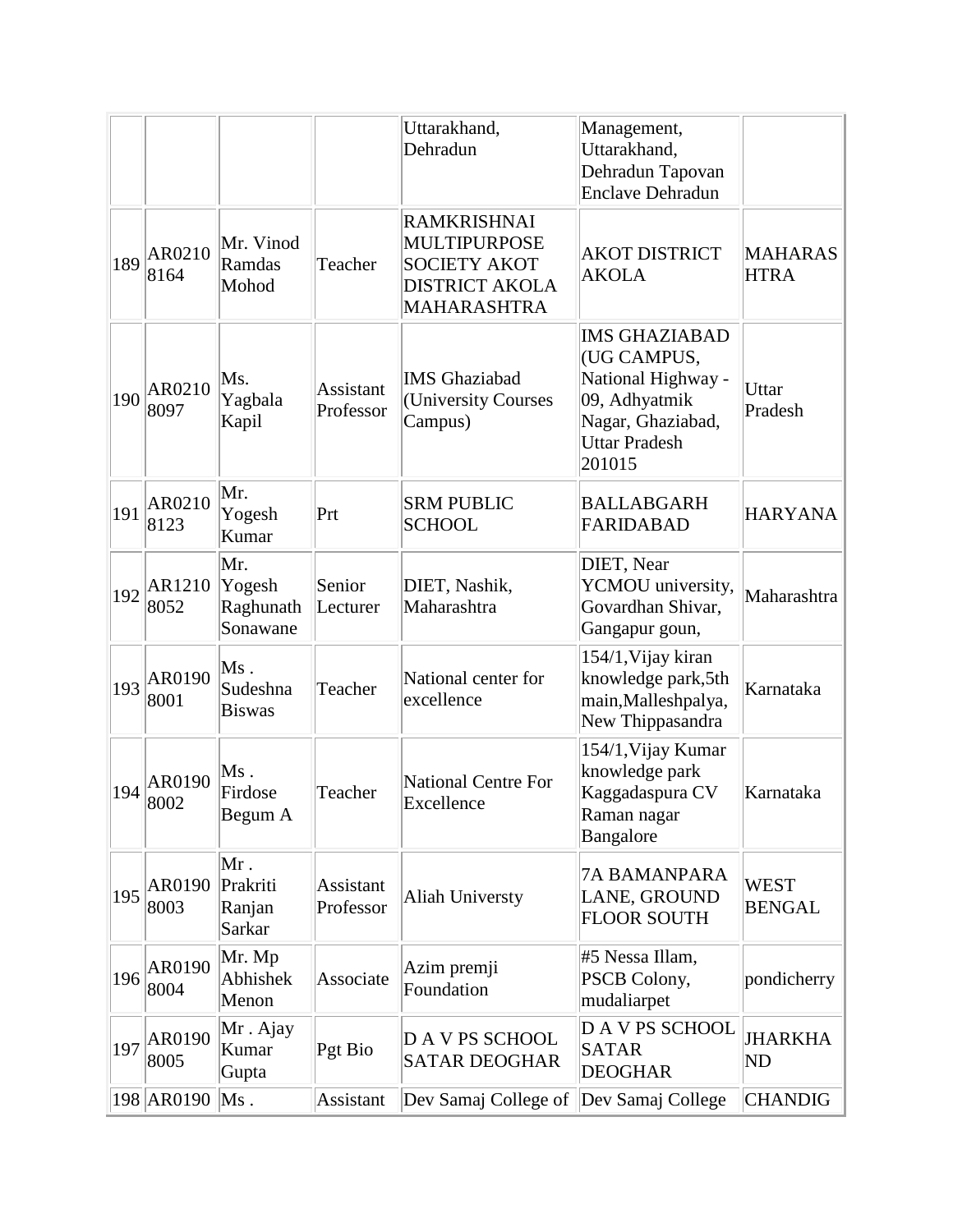|     | 8006                   | Shivani<br>Sharma                     | Professor                    | Education                                                                                                            | of Education, Sector<br>36-B, Chandigarh                                                              | ARH                                        |
|-----|------------------------|---------------------------------------|------------------------------|----------------------------------------------------------------------------------------------------------------------|-------------------------------------------------------------------------------------------------------|--------------------------------------------|
| 199 | AR0190<br>8007         | Ms.<br>Shivani<br>Sharma              | Assistant<br>Professor       | Dev Samaj College of<br>Education                                                                                    | Dev Samaj College<br>of Education, Sector<br>36-B, Chandigarh                                         | <b>CHANDIG</b><br><b>ARH</b>               |
| 200 | AR0190<br>8008         | Dr. Ritu<br>Mago                      | Assistant<br>Professor       | Dev Samaj College of<br>Education,<br>Chandigarh                                                                     | Sector 36-B,<br>Chandigarh                                                                            | Chandigarh                                 |
| 201 | AR0190<br>8009         | Ms. Jyoti<br>Sehrawat                 | Assistant<br>Teacher         | G D Goenka Public<br>School                                                                                          | <b>India Bank</b><br><b>Bhagwan Mahaveer</b><br>Rd Opposite South<br>Pocket 8 Sector B<br>Vasant Kunj | New Delhi                                  |
| 202 | AR0190<br>8010         | Mr. Karan<br>Singh                    | Senior<br>Teacher            | <b>GOVT. SENIOR</b><br><b>SECONDARY</b><br>SCHOOL,<br>VALLABHGRAM                                                    | <b>GOVT.SENIOR</b><br><b>SECONDARY</b><br>SCHOOL,<br>VALLABHGRAM                                      | <b>RAJASTHA</b><br>$\overline{\mathsf{N}}$ |
| 203 | AR0190<br>8011         | Dr. Gopal<br>Gurjar                   | Lecturer                     | GOVT. SR. SEC.<br>SCHOOL,<br>PANMODI,<br>PRATAPGARH.                                                                 | <b>VPO.- JILIYA</b><br>VIA.-<br><b>KUCHAMAN</b><br><b>CITY</b>                                        | <b>RAJASTHA</b><br>N                       |
| 204 | AR0190<br>8012         | Ms. Anita<br>Kanwar                   | Teacher                      | <b>GOVT. UPS CHAK</b><br>ROJADA, KALSU<br><b>JAIPUR</b>                                                              | <b>CHAK ROJADA</b><br><b>JALSU JAIPUR</b><br><b>RAJASTHAN</b>                                         | <b>RAJASTHA</b><br>N                       |
| 205 | AR0190<br>8013         | Mr.<br>Mahendra<br>Kumar<br>Kumawat   | Teacher                      | <b>GOVT. UPS</b><br><b>CHAKROJADA</b><br><b>JALSU DIST.</b><br><b>JAIPUR</b><br><b>RAJASTHAN</b>                     | 03 BHOMIYA<br>NAGAR 100 FEET<br><b>ROAD KALWAR</b><br><b>ROAD</b><br><b>JHOTWARA</b>                  | Rajasthan                                  |
| 206 | AR0190<br>8014         | Mr. Pavan<br>Kumar<br>Panchariya      | Lecturer                     | Govt.sr.sec.school<br>lohawat jodhpur                                                                                | Jatavas Lohawat<br>Dist-Jodhpur<br>(Rajasthan) PIN -<br>342302                                        | <b>RAJASTHA</b><br>N                       |
| 207 | AR0190<br>8015         | $Dr$ .<br>Rajendra<br>Kumar<br>Nirmal | Principal                    | swami vivekanand<br>government model<br>school hindoli                                                               | <b>CHANDI JI KA</b><br><b>BARDA, HINDOLI</b>                                                          | <b>RAJASTHA</b><br>N                       |
|     | $ 208 $ AR0190<br>8016 | Mr. Ram<br>Prasd<br>Meena             | Senior<br>Teacher<br>English | <b>SWAMI</b><br><b>VIVEKANAND</b><br><b>GOVERNMENT</b><br><b>MODEL SCHOOL</b><br><b>HINDOLI DIST</b><br><b>BUNDI</b> | <b>CHANDI JI KA</b><br><b>BARDA HINDOLI</b>                                                           | <b>RAJASTHA</b><br>$\overline{\rm N}$      |